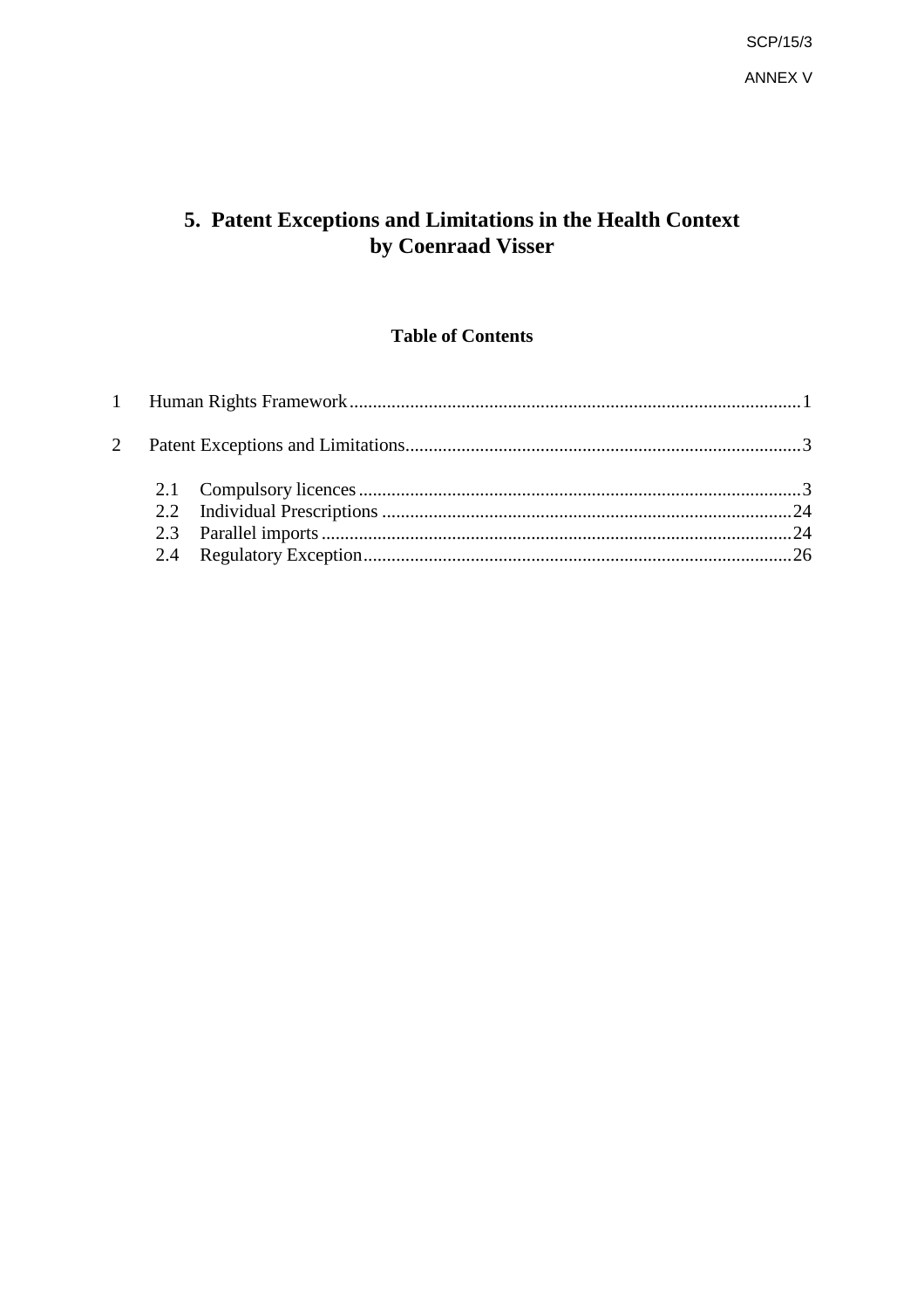# **Patent Exceptions and Limitations in the Health Context**

# **1 Human Rights Framework**

A fundamental distinction in human rights law is between the so-called civil and political rights ("first generation" rights), on the one hand, and socio-economic rights ("second generation" rights), on the other. The former are "negative" rights that curb state power by imposing a duty on it not to act in certain ways; the latter are "positive rights" that impose obligations on the state to secure for its citizens a basic set of social goods education, health care, food, water, shelter, and access to land and housing.

The most important international instrument on socio-economic rights is the International Covenant on Economic, Social and Cultural Rights  $(IEEER)^1$  of 1966, which has been ratified by some 130 states.

One of the substantive rights recognized by the Covenant is "the right of everyone to the enjoyment of the highest attainable standard of physical and mental health".<sup>2</sup> In particular, parties are obliged to take steps necessary for "the prevention, treatment and control of epidemic, endemic, occupational and other diseases",<sup>3</sup> and "the creation of conditions which would assure to all medical service and medical attention in the event of sickness".<sup>4</sup>

The overarching obligation imposed by the Covenant is "to take steps, individually and through international assistance and co-operation, especially economic and technical, to the maximum of its available resources, with a view to achieving progressively the full realization of the rights recognized in the present Covenant by all appropriate means, including particularly the adoption of legislative measures". <sup>5</sup> It is important to note that the obligation is not absolute <sup>6</sup> - states have to move "progressively" towards the full realization of the right, and they have to do so within their available resources.

Many constitutional democracies incorporate socio-economic rights along the lines of the Covenant. Some do so in the form of directly enforceable rights,<sup>7</sup> while the majority

<sup>1</sup> GA res. 2200A (XXI), 21 UN GAOR Supp. (No. 16) at 49, UN Doc. A/6316 (1966); 993 U.N.T.S. 3; 6 I.L.M. 368 (1967) [hereinafter "ICESCR"]. It entered into force on 3 January 1976, in accordance with Article 27.

<sup>2</sup> ICESCR, Art. 12(1).

<sup>3</sup> ICESCR, Art. 12(2)(c).

<sup>4</sup> ICESCR, Art. 12(2)(d).

<sup>5</sup> ICESCR, Art. 2(1).

<sup>6</sup> Compare Art. 2(1) of the International Covenant on Civil and Political Rights, GA res. 2200A (XXI), 21 UN GAOR Supp. (No. 16) at 52, UN Doc. A/6316 (1966); 999 U.N.T.S. 171; 6 .IL.M. 368 (1967): : "Each State Party ... undertakes to respect and ensure to all individuals within its territory and subject to its jurisdiction the rights recognized in the present Covenant."

<sup>7</sup> For example, Hungary (Constitution of the Republic of Hungary, 1949, as amended, Art. 70/D), Lithuania (Constitution of the Republic of Lithuania, 1992, Art. 53), Portugal (Constitution of the Portuguese Republic, 1976, Art. 64), and South Africa (Constitution of the Republic of South Africa, 1996, Art. 27).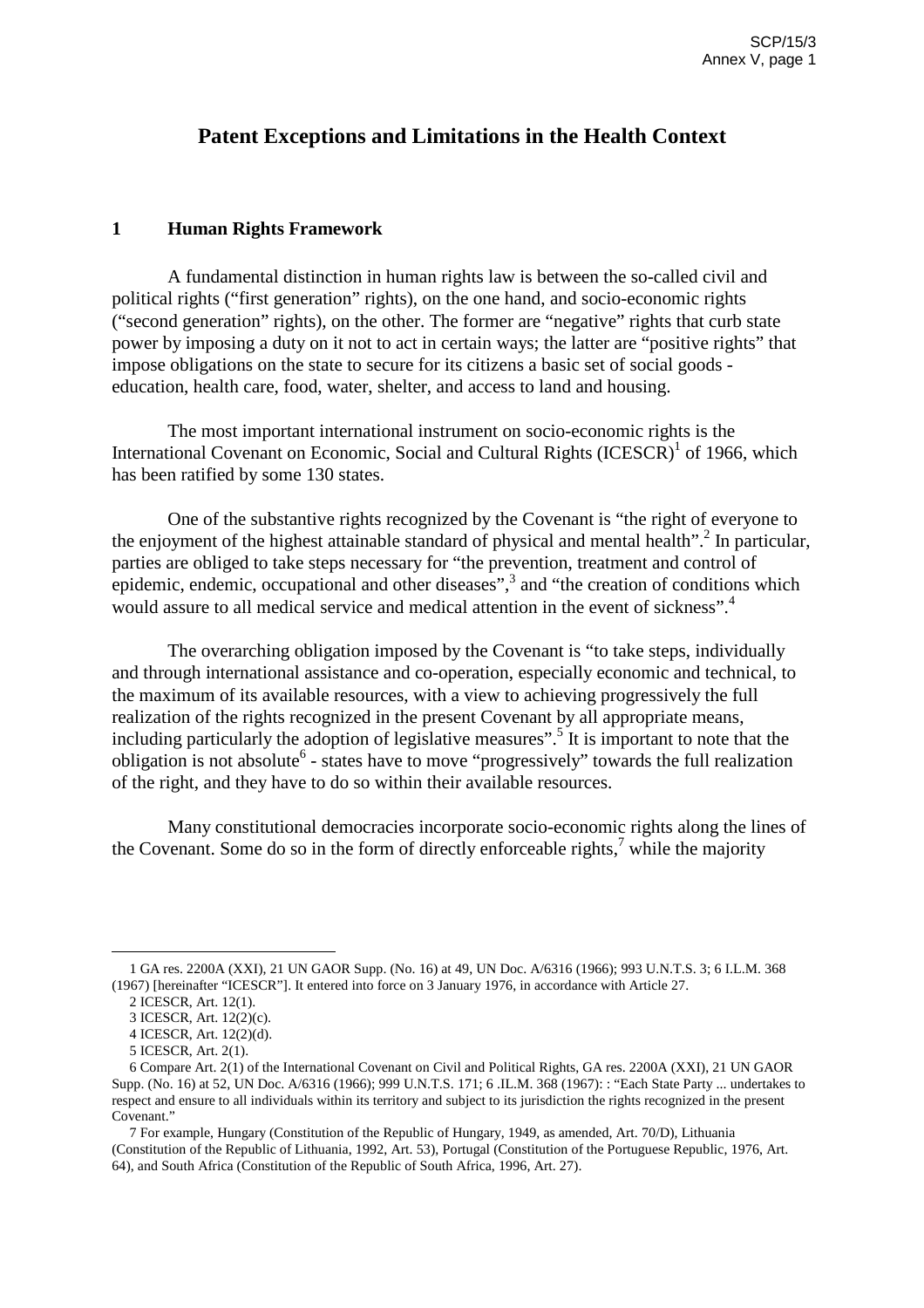prefer to do so in the guise of "directive principles of state policy".<sup>8</sup> Such principles are not directly justiciable but may affect the interpretation of other rights by being 'read into' those rights, or may be relevant in the interpretation of legislation. For example, under Article 37 of the Indian Constitution, the directive principles "shall not be enforceable by any court, but the principles therein laid down are nevertheless fundamental in the governance of the country and it shall be the duty of the State to apply these principles in making laws".

Where the socio-economic rights are at their strongest - where they are directly enforceable - they are not absolute but subject to reasonable limitation,<sup>9</sup> and often clash with property rights.<sup>10</sup>

The primary responsibility for the enforcement of the Covenant lies with the Committee on Economic, Social and Cultural Rights, established in 1987 to monitor compliance with the Covenant.

The Committee realizes, generally, that two forms of state action are required.<sup>11</sup> In the first instance, a state must "adopt ... legislative measures" - create a legal framework within which individuals can pursue their rights. Secondly, the state has to implement other measures and programmes designed to assist individuals in realizing their rights.

Again, the obligation on states is not absolute but qualified in two respects.

In the first instance, a state must take appropriate steps towards achieving progressively the full realization of the right. The reference to progressive achievement does not hide the obligation that the state must take those steps that are within its power immediately and other steps as soon as possible. In *Soobramoney v. Minister of Health (Kwa-*Zulu-Natal),<sup>12</sup> for example, the South African Constitutional Court held that while the state has a discretion in determining which measures it will implement and how it will utilize its resources, it must show that it is exercising its discretion rationally and in good faith. The margin of discretion is considerable.<sup>13</sup>

Secondly, resource scarcity does not relieve a state of its "core minimum obligation" - "to ensure the satisfaction of, at the very least, minimum essential levels of each of the

<sup>8</sup> For example, Brazil (Constitution of the Federative Republic of Brazil, 1988, as amended, Art. 6), India (Constitution of India, as amended, Art. 47), Ireland (Constitution of Ireland, 1937, as amended, Art. 45), and Namibia (Constitution of the Republic of Namibia, 1990, as amended, Art. 95).

<sup>9</sup> For example, in South Africa, section 36(1) of the Constitution of the Republic of South Africa, 1996, states that '[t]he rights in the Bill of Rights may be limited only in terms of law of general application to the extent that the limitation is reasonable and justifiable in an open and democratic society based on human dignity, equality and freedom, taking into account all relevant factors, including - (a) the nature of the right; (b) the importance of the purpose of the limitation; (c) the nature and extent of the limitation; (d) the relation between the limitation and its purpose; and (e) less restrictive means to achieve the purpose.

<sup>10</sup> For example, Hungary (Constitution of the Republic of Hungary, 1949, as amended, Art. 30), Lithuania (Constitution of the Republic of Lithuania, 1992, Art. 23), Portugal (Constitution of the Portuguese Republic, 1976, Art. 62), and South Africa (Constitution of the Republic of South Africa, 1996, Art. 25).

<sup>11</sup> UN Committee on Economic, Social and Cultural Rights, General Comment 3 (1990), "The Nature of States Parties' Obligations" UN Doc HR1/Gen 1/Rev 1, para.4.

<sup>12</sup> 1998 (1) SA 765 (CC), paras 29-39.

<sup>13</sup> UN Committee on Economic, Social and Cultural Rights, General Comment 3 (1990), "The Nature of States Parties' Obligations" UN Doc HR1/Gen 1/Rev 1, para.4.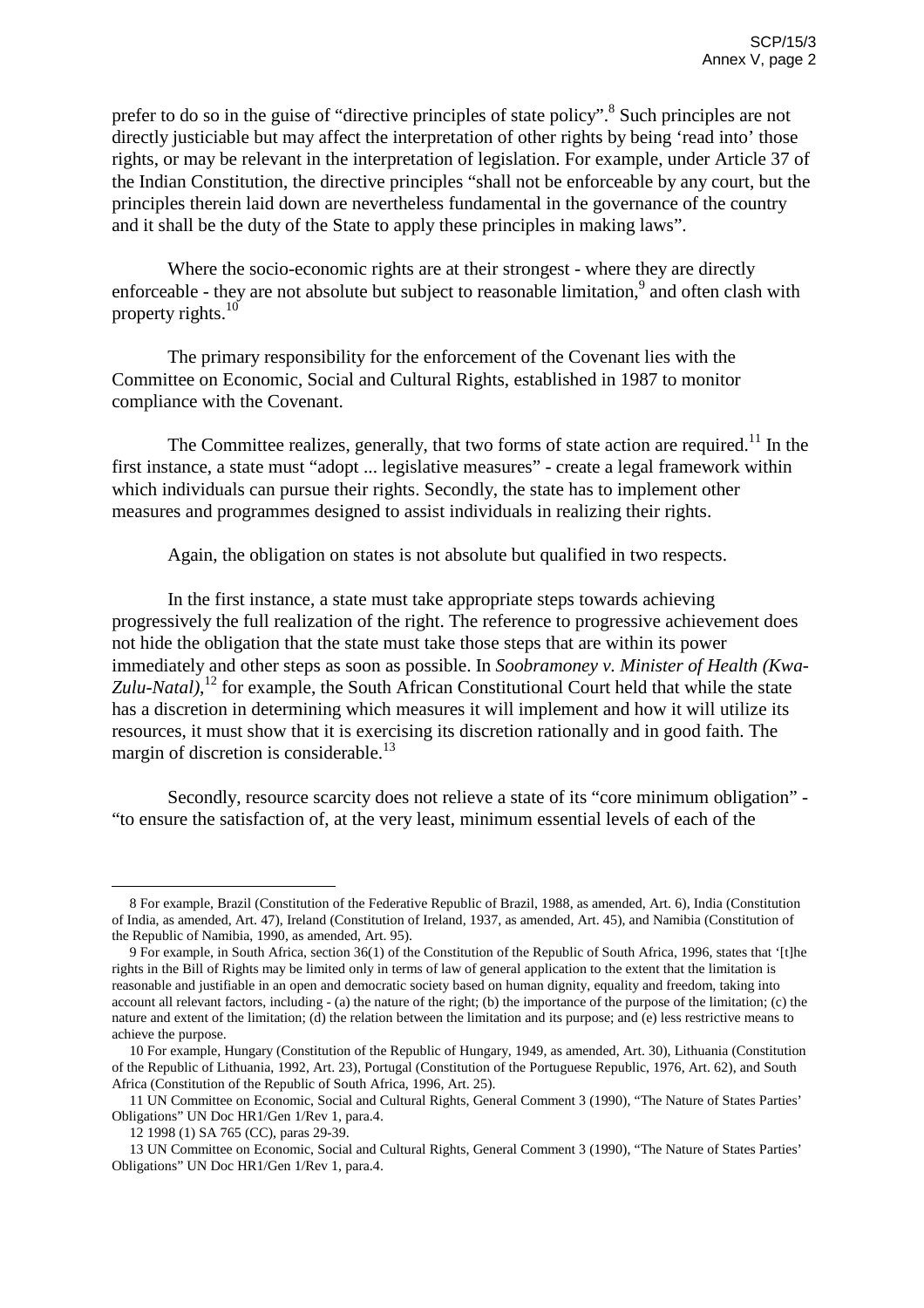rights".<sup>14</sup> Such core minimum obligation is lifted only when the state can show that its resources are "demonstrably inadequate" to allow it to fulfill its duties. And even when resources are demonstrably inadequate, the obligation remains on a state to strive to ensure the widest possible enjoyment of the relevant rights under the prevailing circumstances.<sup>15</sup>

What is the significance of the human rights framework in the present context?

In the first instance, it provides an organisational matrix for the diverse pro-health provisions in patent laws. In so doing, it also motivates the adoption of these provisions in countries where they do not exist in patent laws.

Secondly, it brings to the fore the competing claims of patentees and consumers. For example, in 1998, the South African Pharmaceutical Manufacturers Association and  $40^{16}$ mostly multinational pharmaceutical manufacturers instituted action against the South African government. They alleged that the Medicines and Related Substances Control Amendment Act<sup>17</sup> their property right as entrenched in the South African constitution.<sup>18</sup> The Amendment Act introduced a legal framework to increase the availability of affordable medicines in South Africa by generic substitution of off-patent medicines, transparent pricing, and the parallel importation of patented medicines. Had the case proceeded to judgment, it would have been interesting to see how the court would have weighed the property right of the patentees against the right to health care services,<sup>19</sup> especially given the constitutional obligation of the State to "take reasonable legislative and other measures, within its available resources, to achieve the progressive realisation of" this right.<sup>20</sup> However, this point is still moot, given that the case was withdrawn before it could proceed to judgment.

# **2 Patent Exceptions and Limitations**

In the health context, four of these will be surveyed here: compulsory licences, individual prescriptions, parallel imports, and the regulatory exception.

# **2.1 Compulsory licences**

# **2.1.1 Introduction**

"The provision of compulsory licenses is a crucial element in a health-sensitive patent law. Such licenses may constitute an important tool to promote competition and

<sup>14</sup> UN Committee on Economic, Social and Cultural Rights, General Comment 3 (1990), "The Nature of States Parties' Obligations" UN Doc HR1/Gen 1/Rev 1, para.10.

<sup>15</sup> UN Committee on Economic, Social and Cultural Rights, General Comment 3 (1990), "The Nature of States Parties' Obligations" UN Doc HR1/Gen 1/Rev 1, para.11.

<sup>16</sup> Later 39, as a result of a merger.

<sup>17</sup> Act No. 90 of 1997.

<sup>18</sup> Constitution of the Republic of South Africa, 1996, s. 25(1): "No one may be deprived of property except in terms of law of general application, and no law may permit arbitrary deprivation of property."

<sup>19</sup> Constitution of the Republic of South Africa, 1996, s. 27(1)(a).

<sup>20</sup> Constitution of the Republic of South Africa, 1996, s. 27(2).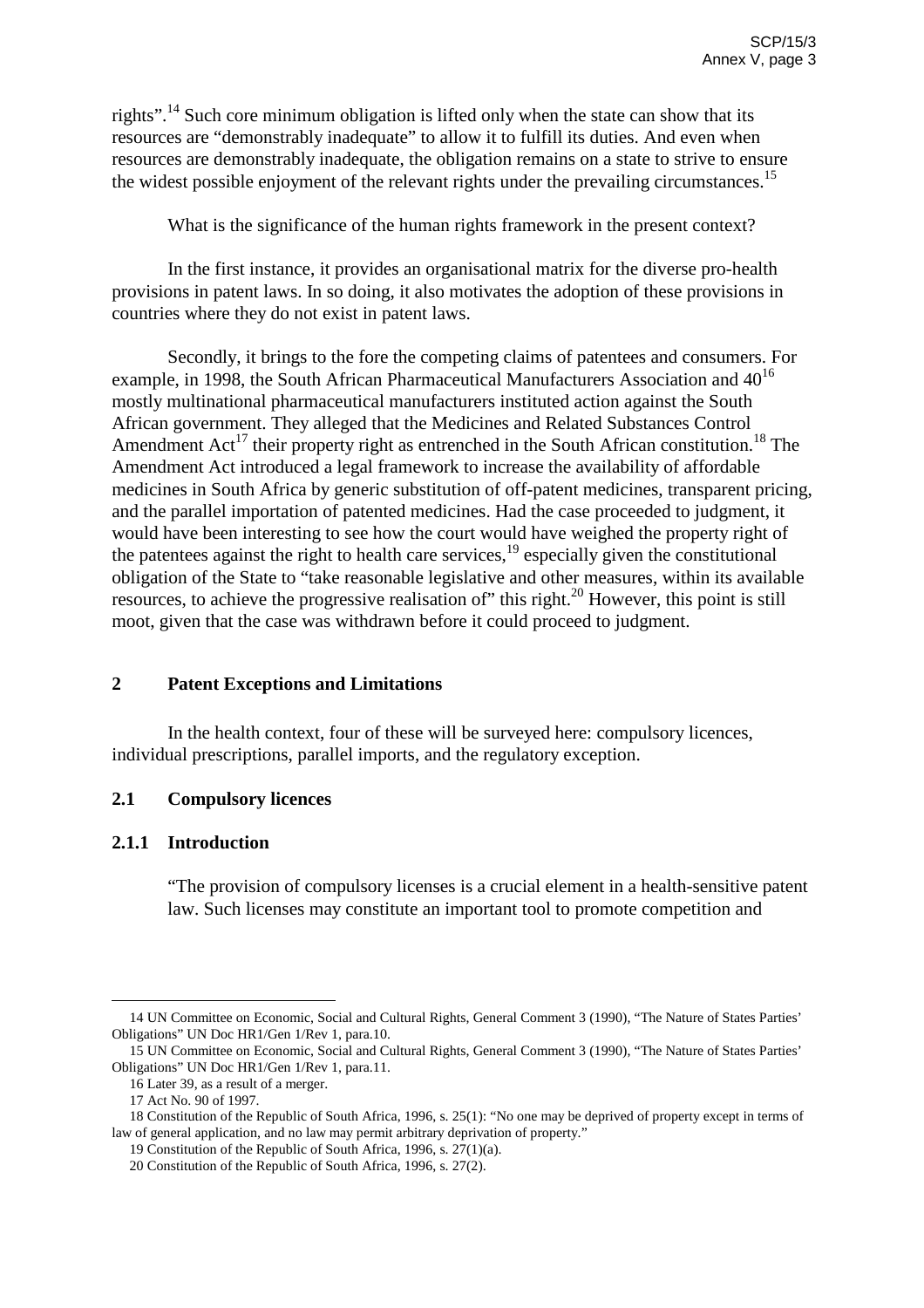increase the affordability of drugs, while ensuring that the patent owner obtains compensation for the use of the invention."<sup>21</sup>

At the same, their importance may sometimes be overstated in developing and, especially least developed countries in the health context. In the first instance, the vast majority of products on the essential medicines list issued by the World Health Organisation is off patent. Secondly, the frequency of patenting in a country is largely explained by its market size - an inventor's incentive to patent is greatest where there are more consumers having more disposable income.<sup>22</sup> In very poor, low-income developing countries, predominantly in Africa, annual per capita medicine spending is negligible, so that many pharmaceutical manufacturers decide to forgo patent protection in these countries. Instead, patenting is commonplace only in large, middle-income countries (such as Brazil, China, South Africa, and Mexico). So while these low-income countries may "benefit" from the absence of drug patents in that they can manufacture these drugs themselves, they do not have the manufacturing capacity to do so. Their interest in compulsory licences, therefore, is of a special kind - in the ability of countries with manufacturing capacity to manufacture medicines under compulsory licence there to supply at affordable prices to the low-income countries.

#### **2.1.2 International Context**

Under the Paris Convention for the Protection of Industrial Property, a country of the Union may provide for compulsory licences "to prevent the abuses which might result from the exercise of the exclusive rights conferred by the patent, for example, failure to work".<sup>23</sup> An applicant may not apply for a compulsory license for failure to work or insufficient working before the expiration of a period of four years from the date of filing of the patent application, or three years from the date of the grant of the patent, whichever period expires last.<sup>24</sup> The application must be refused if the patentee justifies his inaction by legitimate reasons. <sup>25</sup> Such a compulsory license must be non-exclusive and not-transferable, even in the form of the grant of a sub-license, except with that part of the enterprise or goodwill which exploits such license. 26

The restrictions on compulsory licences were restated and increased by Article 31 of the TRIPS Agreement,<sup>27</sup> headed "Other use without authorization of the right holder". It allows a Member to provide for the use of the subject matter of a patent without the authorization of the right holder, including use by the government, or third parties authorized by the government.

<sup>21</sup> Carlos Correa Integrating Public Health Concerns into Patent Legislation in Developing Countries, South Centre: Geneva 2000 p. 94.

<sup>22</sup> Amir Attaran, "How Do Patents and Economic Policies Affect Access to Essential Medicines in Developing Countries?", 23 Health Affairs (2004) 155, 158.

<sup>23</sup> Paris Convention, Art. 5A(2).

<sup>24</sup> Paris Convention, Art. 5A(4).

<sup>25</sup> Ibid.

<sup>26</sup> Ibid.

<sup>27</sup> Agreement on Trade-Related Aspects of Intellectual Property Rights, Apr. 15, 1994, Marrakesh Agreement Establishing the World Trade Organization, Annex 1C, The Legal Texts: the Results of the Uruguay Round of Multilateral Trade Negotiations 320 (1999), 1869 U.N.T.S. 299, 33 I.L.M. 1197 (1994) [hereinafter "TRIPS Agreement"].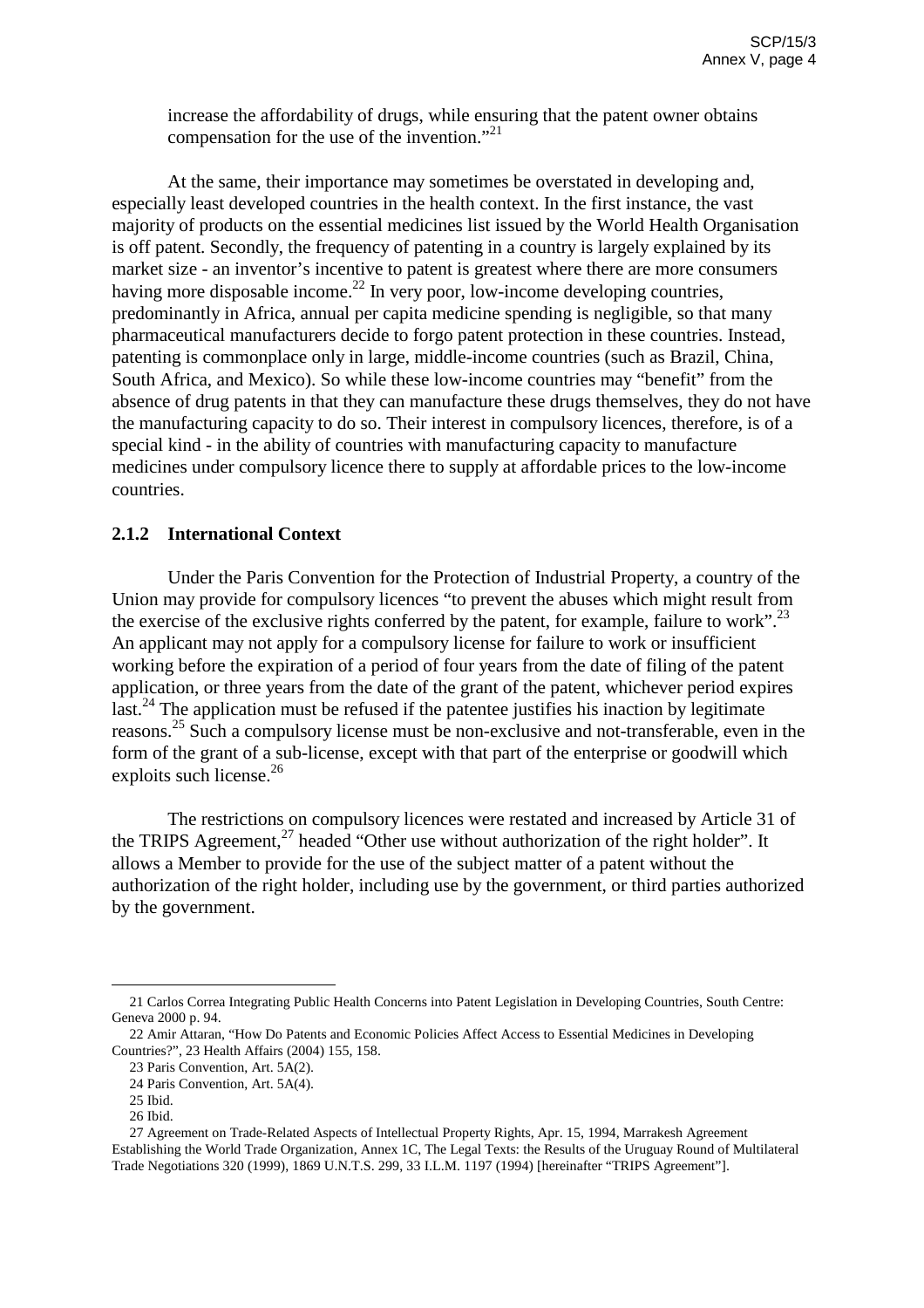There are certain common requirements: *(a)* the authorization of such use must be considered on its individual merits; *(b)* such use may be permitted only if, prior to such use, the proposed user has made efforts to obtain authorization from the right holder on reasonable commercial terms and conditions, which efforts have not been successful within a reasonable time; *(c)* the scope and duration of such use must be limited to the purpose for which it was authorized, *(d)* such use must be non-exclusive; *(e)* such use must be non-assignable, except with that part of the enterprise or goodwill which enjoys such use; *(f)* any such use must be authorized predominantly for the supply of the domestic market of the Member authorizing such use; *(g)* authorization for such use must be liable, subject to adequate protection of the legitimate interests of the persons so authorized, to be terminated if and when the circumstances which led to it cease to exist and are unlikely to recur. The competent authority must have the authority to review, upon motivated request, the continued existence of these circumstances; *(h)* the right holder must be paid adequate remuneration in the circumstances of each case, taking into account the economic value of the authorization; *(i)* the legal validity of any decision relating to the authorization of such use must be subject to judicial review, or other independent review by a distinct higher authority in that Member; and any decision relating to the remuneration provided in respect of such use must be subject to judicial review, or other independent review by a distinct higher authority in that Member.

Requirement *(b)* may be waived by a Member in the case of a national emergency or other circumstances of extreme urgency, or in cases of public non-commercial use. In these situations the right holder must still be notified as soon as reasonably practicable. In the case of public non-commercial use, where the government or third-party contractor, without making a patent search, knows or has demonstrable grounds to know that a valid patent is or will be used by or for the government, the right holder must be informed promptly.

Requirements *(b)* and *(f)* need not be met where such use is permitted to remedy an anti-competitive practice, determined by judicial or administrative process. The need to correct anti-competitive practices may be taken into account in determining the amount of remuneration in such cases. Competent authorities may refuse termination of authorization if and when the conditions which led to such authorization are likely to recur.

Any decision relating to the remuneration provided in respect of such use is subject to judicial review, or other independent review by a distinct higher authority in that Member.

Where such use is authorized to permit the exploitation of a patent ("the second patent") that cannot be exploited without infringing another patent ("the first patent"), the following additional conditions apply: (i) the invention claimed in the second patent must involve an important technical advance of considerable economic significance in relation to the invention claimed in the first patent; (ii) the owner of the first patent must be entitled to a cross-licence on reasonable terms to use the invention claimed in the second patent; and (iii) the use authorized in respect of the first patent must be non-assignable except with the assignment of the second patent.

From this it appears that compulsory licences fall broadly into four main categories licences to correct an abuse of rights, licences to address a national emergency or a situation of extreme urgency, and dependant patents.

In the context of public health, the first two categories are significant.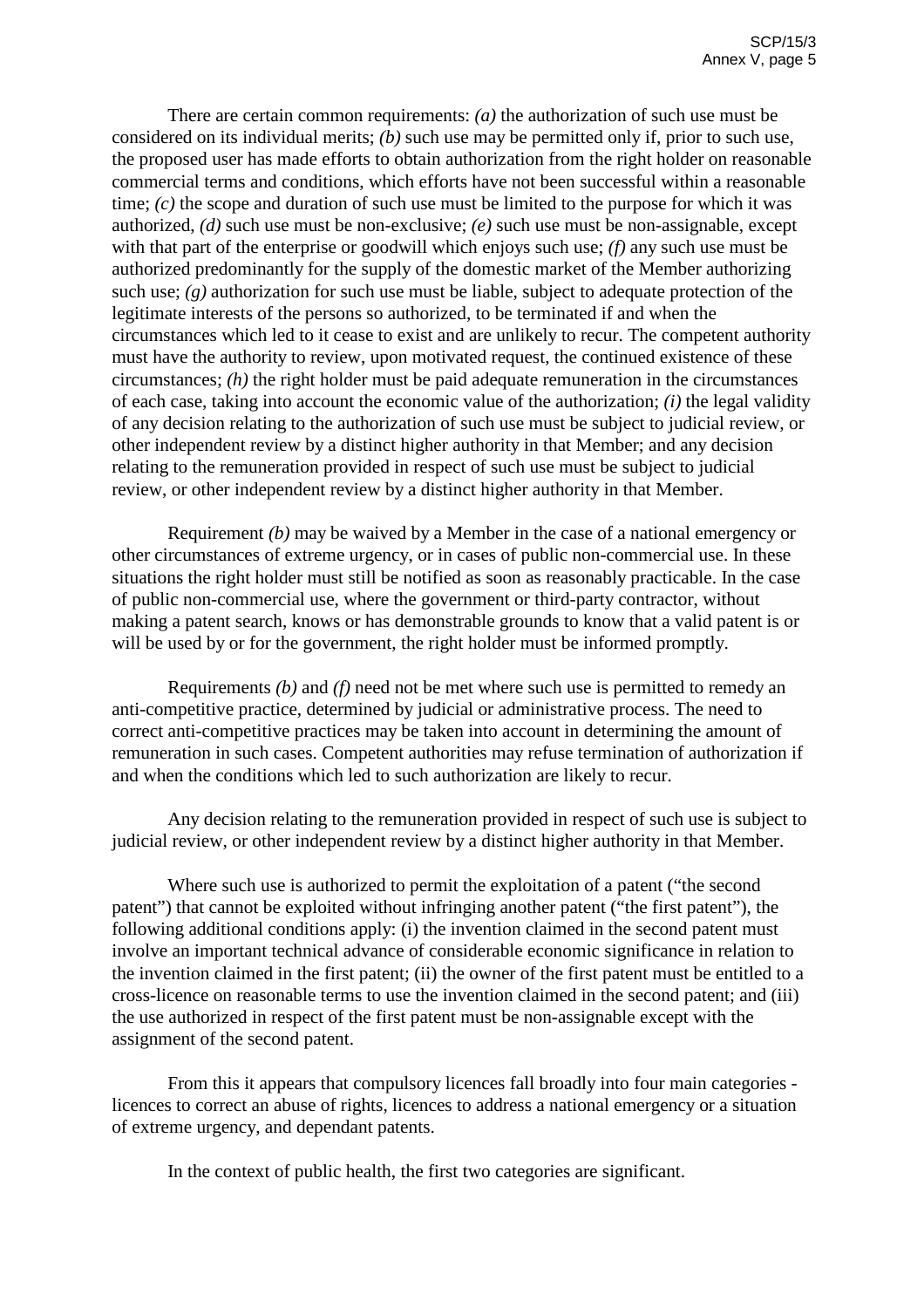From the perspective of developing countries, Article 31(f) of TRIPS presented a significant obstacle to their providing treatment for HIV/AIDS, tuberculosis, and malaria, for example, diseases affecting citizens of developing countries disproportionately: by requiring that medicines produced under compulsory licence be predominantly for the domestic market, Article 31(f) renders compulsory licences under Article 31 cold comfort to countries that are unable to manufacture the patented medicines themselves.

At the Fourth Ministerial Conference in Doha, in November 2001, delegates agreed that "that the TRIPS Agreement does not and should not prevent Members from taking measures to protect public health".<sup>28</sup> They affirmed that the agreement "... can and should be interpreted and implemented in a manner supportive of WTO Members' right to protect public health and, in particular, to promote access to medicines for all WTO members".<sup>29</sup> The delegates added that "[e]ach Member has the right to determine what constitutes a national emergency or other circumstances of extreme urgency, it being understood that public health crises, including those relating to HIV/AIDS, tuberculosis, malaria and other epidemics, can represent a national emergency or other circumstances of extreme urgency".<sup>30</sup> Of special importance, the delegates recognized that "... WTO Members with insufficient or no manufacturing capacities in the pharmaceutical sector could face difficulties in making effective use of compulsory licensing under the TRIPS Agreement".<sup>31</sup> They were unable to decide how this difficulty should be allayed and so instructed the Council for TRIPS to find a solution.

Subsequently, the African group of countries, among others, submitted to the Council for TRIPS that, inter alia, that the reference to "domestic market" be read to refer to the markets of all parties to a regional trade agreement,<sup>32</sup> and that the solution is intended to be part of a permanent or long-term solution to the problem of lack of or insufficiency of manufacturing capacity, while at the same time the solution responds to the short-term or immediate needs of developing countries with such capacity problems. <sup>33</sup> It was also proposed that Article 31(f) of TRIPS be amended by the addition of the following sentence: "This restriction to supply predominantly for the domestic market shall not apply to laws and measures adopted to address public health problems."<sup>34</sup>

On 30 August 2003, the General Council of the WTO adopted a decision to waive the obligations of an exporting Member under Article 31(f) in respect of the grant by it of a compulsory licence to the extent necessary for the purposes of production of a pharmaceutical product and its export to an eligible importing Member. <sup>35</sup> For the purposes of the Waiver Decision, the term "pharmaceutical product" connotes "any patented product, or product

<sup>28</sup> WTO, Declaration on the TRIPS Agreement and Public Health (20 Nov. 2001) WT/MIN(01)/DEC/2, para. 4. 29 Ibid.

<sup>30</sup> WTO, Declaration on the TRIPS Agreement and Public Health (20 Nov. 2001) WT/MIN(01)/DEC/2, para. 5(c).

<sup>31</sup> WTO, Declaration on the TRIPS Agreement and Public Health (20 Nov. 2001) WT/MIN(01)/DEC/2, para. 6.

<sup>32</sup> WTO, Council for TRIPS, Elements of a Paragraph 6 Solution: Communication From Kenya, the Coordinator of the African Group (14 Nov. 2002) IP/C/W/389, paras 14(c) and 16(c).

<sup>33</sup> WTO, Council for TRIPS, Elements of a Paragraph 6 Solution: Communication From Kenya, the Coordinator of the African Group (14 Nov. 2002) IP/C/W/389, para. 6(a).

<sup>34</sup> WTO, Council for TRIPS, Elements of a Paragraph 6 Solution: Communication From Kenya, the Coordinator of the African Group (14 Nov. 2002) IP/C/W/389, para. 18(a).

<sup>35</sup> Implementation of Paragraph 6 of the Doha Declaration on the TRIPS Agreement and (30 August 2003), Doc. WT/L/540 (1 September 2003) para. 2 [hereinafter "Waiver Decision"].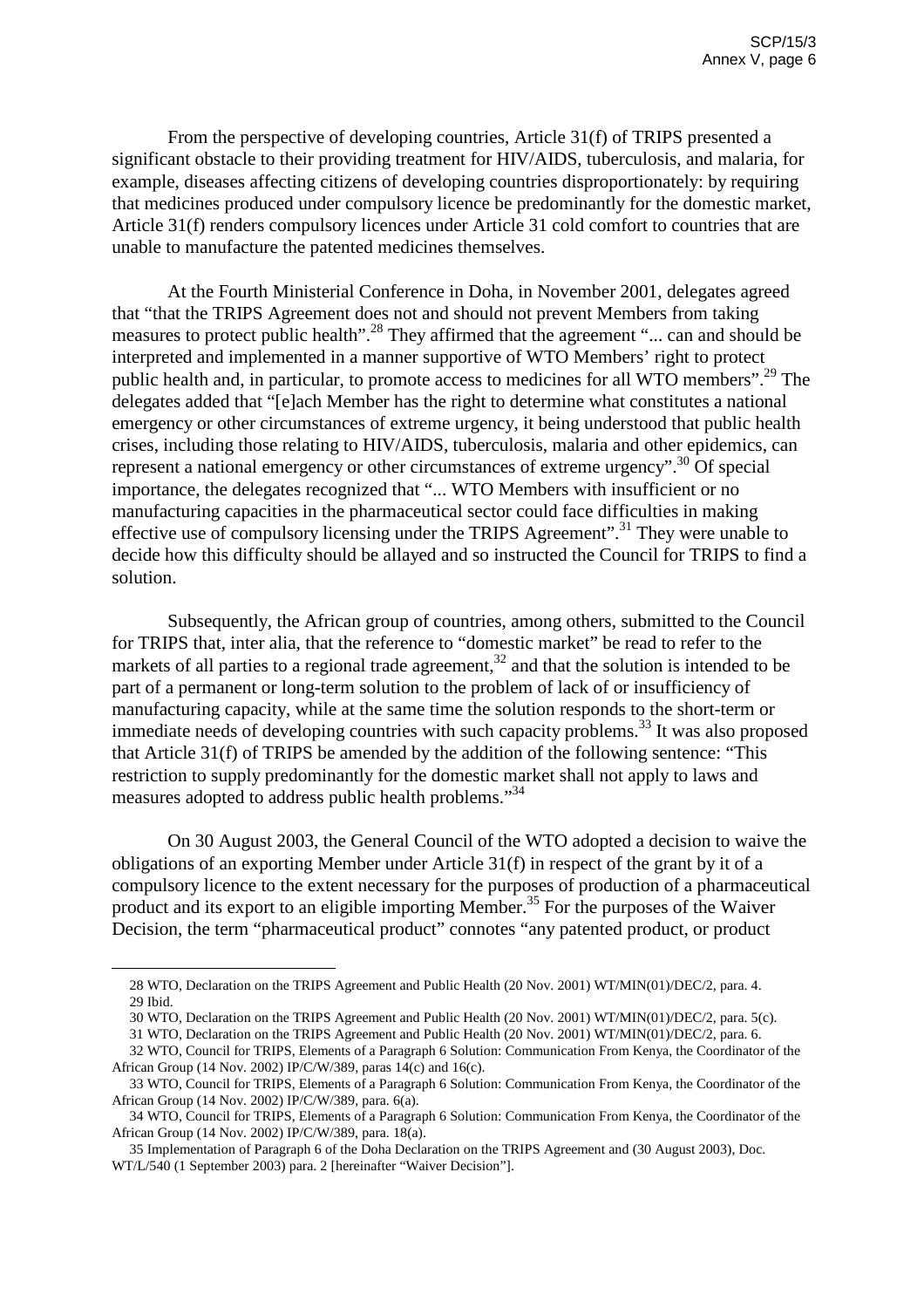manufactured through a patented process, of the pharmaceutical sector needed to address the public health problems as recognized in paragraph 1 of the Declaration";<sup>36</sup> the definition includes active ingredients necessary for its manufacture and diagnostic kits needed for its use. The term "eligible importing member", in turn, connotes "any least-developed country Member, and any other Member that has made a notification to the Council for TRIPS of its intention to use the system as an importer, it being understood that a Member may notify at any time that it will use the system in whole or in a limited way, for example only in the case of a national emergency or other circumstances of extreme urgency or in cases of public noncommercial use".<sup>37</sup>

Certain conditions attach to utilizing the waiver.

In the first instance, an eligible importing Member must lodge a notification with the Council for TRIPS, which (a) specifies the names and expected quantities of the product(s) needed; (b) confirms that the Member in question, other than a least developed country Member, has established that it has no or insufficient manufacturing capacity in the pharmaceutical sector for the product(s) in question; and (c) confirms that, where a pharmaceutical product is patented in its territory, it has granted or intends to grant a compulsory licence in accordance with Article 31 of the TRIPS Agreement and the Waiver Decision.<sup>38</sup> Least-developed country Members are deemed to have no or insufficient manufacturing capacity in the pharmaceutical sector.<sup>39</sup> For other eligible importing Members no or insufficient manufacturing capacity for the product in question may be established in either of the following ways: (i) the Member in question has established that it has no manufacturing capacity in the pharmaceutical sector; or (ii) where the Member has some manufacturing capacity in this sector, it has examined such capacity and found that, excluding any capacity owned or controlled by the patentee, it is currently insufficient to meet its  $\mathrm{needs.}^{\bar{40}}$ 

Secondly, the compulsory licence issued by the exporting Member must contain the following conditions: (a) only the amount necessary to meet the needs of the eligible importing Member may be manufactured under the licence, and the entire production must be exported to the Member which has notified its needs to the Council for TRIPS; (b) products produced under the licence must be clearly identified as being produced under the Waiver Decision through specific labeling or marking. Suppliers must distinguish such products through special packaging and/or special colouring or shaping of the products themselves, provided that such distinction is feasible and does not have a significant price impact; and (c) before the products are shipped, the licensee must post on a web site certain information (the quantities being supplied to each destination, and the distinguishing features of the  $product(s)$ <sup>41</sup>

Thirdly, the exporting Member must notify the Council for TRIPS of the grant of the licence, including the conditions attached to it.<sup>42</sup>

<sup>36</sup> Waiver Decision, para. 1(a).

<sup>37</sup> Waiver Decision, para. 1(b).

<sup>38</sup> Waiver Decision, para 2(a).

<sup>39</sup> Waiver Decision, Annex.

<sup>40</sup> Waiver Decision, Annex.

<sup>41</sup> Waiver Decision, para. 2(b).

<sup>42</sup> Waiver Decision, para. 2(c).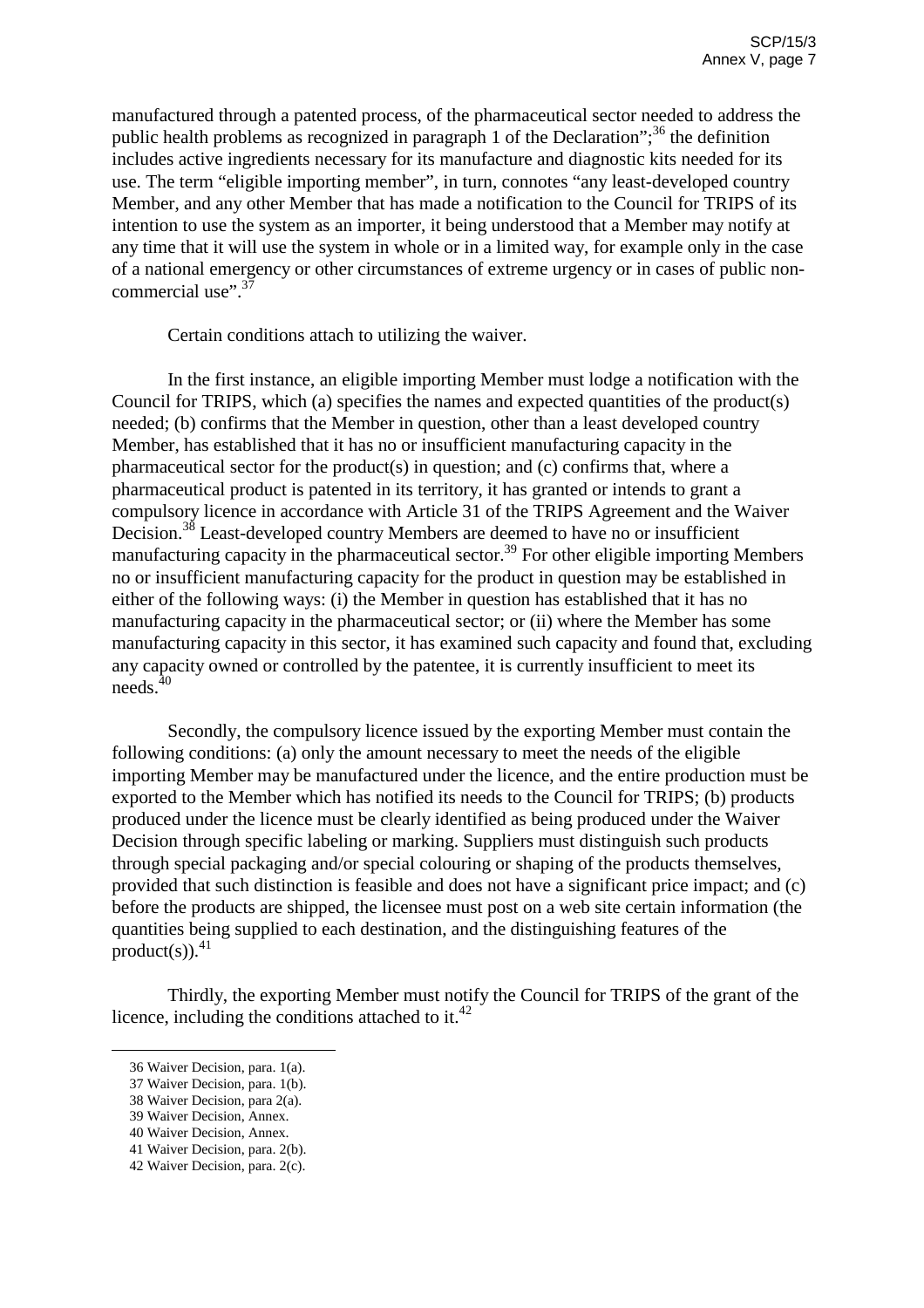Fourthly, where a compulsory licence is granted by an exporting Member under the Waiver Decision, adequate remuneration pursuant to Article 31(h) of the TRIPS Agreement must be paid in that Member, taking into account the economic value to the importing Member of the use that has been authorized in the exporting Member.<sup>43</sup> This provision avoids the possibility of remuneration having to be paid twice, in both the importing and exporting Members, as both issue compulsory licences.

Fifthly, to ensure that the products imported under the Waiver Decision are used for the public health purposes underlying their importation, eligible importing Members must take "reasonable measures within their means, proportionate to their administrative capacities and to the risk of trade diversion" to prevent re-exportation of the products that have actually been imported into their territories under the Waiver Decision.<sup>44</sup>

Sixthly, Members must ensure the availability of effective legal means to prevent the importation into, and sale in, their territories of products produced under the Waiver Decision and diverted to their markets inconsistently with its provisions. Members need not establish mechanisms for this purpose over and beyond those already required to be available under the TRIPS Agreement.<sup>45</sup> "Implicit is this scheme is an understanding that medicines produced under the relevant compulsory licenses should not be treated as 'lawful parallel imports' after having initially been placed on the market."<sup>46</sup>

In order to harness economies of scale for the purposes of enhancing purchasing power for, and facilitate the local production of, pharmaceutical products, where a developing or least-developed country WTO Member is a party to a regional trade agreement, at least half of the current membership of which is made up of countries presently on the United Nations list of least developed countries,  $47$  the obligation of that Member under Article 31(f) of the TRIPS Agreement is waived to the extent necessary to enable a pharmaceutical product produced or imported under a compulsory licence in that Member to be exported to the markets of those other developing or least developed country parties to the regional trade agreement that share the health problem in question.<sup>48</sup>

Canada was the first country to pass legislation to implement Waiver Decision, through An Act to Amend the Patent Act and the Food and Drugs Act - The Jean Chretien Pledge to Africa, which came into force on 14 May 2005. This regime allows Canadian producers to acquire compulsory licenses in order to produce patented drugs for countries requesting these drugs. The compulsory licenses are issued by the Canadian Intellectual Property Office.<sup>49</sup>

<sup>43</sup> Waiver Decision, para. 3.

<sup>44</sup> Waiver Decision, para. 4.

<sup>45</sup> Waiver Decision, para. 5.

<sup>46</sup> Frederick M. Abbott & Jerome H. Reichman, "The Doha Round's Public Health Legacy: Strategies for the Production and Diffusion of Patented Medicines under the Amended TRIPS Provisions", 10 J. Of Int'l Econ. L (2007) 921, 944.

<sup>47</sup> Compiled by the United Nations Office of the High Representative for the Least Developed Countries, Landlocked Developing Countries and Small Island Developing Countries, and available at <http://www.unohrlls.org/en/ldc/related/62/> [accessed 30 June 2010].

<sup>48</sup> Waiver Decision, para. 6(i).

<sup>49</sup> They are available at <http://www.cipo.ic.gc.ca/eic/site/cipointernet-internetopic.nsf/eng/wr00682.html.> [accessed on 30 June 2010].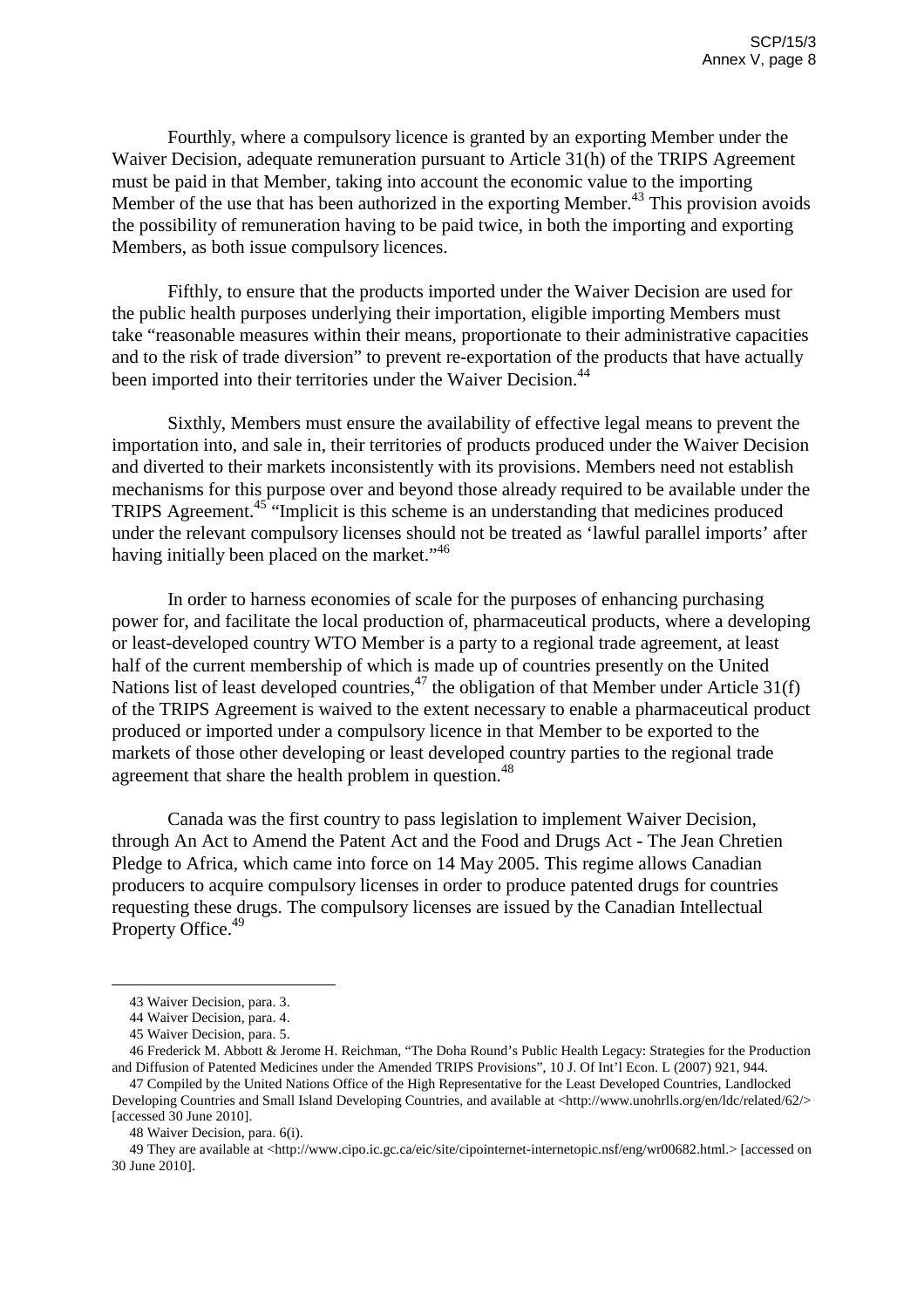Only Rwanda as least developing country has availed itself of this facility as importing Member.<sup>50</sup> The related exporting Member is Canada.<sup>51</sup>

Some have argued that the decision will do little to make compulsory licencing a viable vehicle for access to medicines for the poor in least developed and developing countries:

"After years of debate, the WTO enacted a mitigating policy in August 2003, which allows patent rights to be forcibly overridden using a legal procedure called 'compulsory licensing', so that generic medicines can be manufactured and exported to poor countries that cannot manufacture their own. It is extremely doubtful that this use of compulsory licensing, although much celebrated, can be made practicable. Indeed, compulsory licensing is so disused that even where a country's own citizens might benefit from it - never mind foreigners in poor countries - zero generic medicines have been manufactured this way in the past decade, treating zero patients in any country worldwide. Threats of compulsory licensing might be useful when rattling sabers with drug companies to lower medicine prices, but only a single (and unusually powerful) developing country, Brazil, has ever succeeded in so doing. As such, compulsory licensing or the threat of it has seldom had any practical effect for public health." 52

This decision did improve, though, export opportunities also for the generic pharmaceutical sectors in emerging economies such as Brazil, China, and India.<sup>53</sup>

The Fifth Ministerial Conference in Cancun, in September 2003, ended in deadlock as to the next phase of the Doha process.

In December 2005, the WTO General Council decided that the flexibility inherent in the Waiver Decision should become a permanent part of TRIPS. It adopted a Protocol amending the TRIPS Agreement by inserting a new Article 31*bis*. The amendment will take effect when two thirds of WTO members have accepted the change.<sup>54</sup> The deadline for acceptance is now 31 December 2011.<sup>55</sup> Once two thirds of the members have formally accepted it, the amendment will take effect in those members and will replace the Waiver Decision for them. For the remaining members, the waiver will continue to apply until that member accepts the amendment and it takes effect.

<sup>50</sup> WTO, Council for TRIPS, Notification Under Paragraph 2(a) of the Decision of 30 August 2003 on the Implementation of Paragraph 6 of the Doha Declaration on the TRIPS Agreement and Public Health - Rwanda (19 July 2007) IP/N/9/RWA/1.

<sup>51</sup> WTO, Council for TRIPS, Notification Under Paragraph 2(a) of the Decision of 30 August 2003 on the Implementation of Paragraph 6 of the Doha Declaration on the TRIPS Agreement and Public Health - Canada (8 October 2007) IP/N/10/CAN/1.

<sup>52</sup> Amir Attaran, "How Do Patents and Economic Policies Affect Access to Essential Medicines in Developing Countries?", 23 Health Affairs (2004) 155, 161.

<sup>53</sup> Frederick M. Abbott & Jerome H. Reichman, "The Doha Round's Public Health Legacy: Strategies for the Production and Diffusion of Patented Medicines under the Amended TRIPS Provisions", 10 J. Of Int'l Econ. L (2007) 921, 929.

<sup>54</sup> WTO Agreement: Marrakesh Agreement Establishing the World Trade Organization, 15 Apr. 1994, The Legal Texts: the Results of the Uruguay Round of Multilateral Trade Negotiations 4 (1999), 1867 U.N.T.S. 154, 33 I.L.M. 1144 (1994), Art. X, para. 3 [hereinafter "WTO Agreement"].

<sup>55</sup> WTO, General Council, Amendment of the TRIPS Agreement - Second Extension of the Period for the Acceptance by Members of the Protocol Amending the TRIPS Agreement (17 December 2009), WT/L/785 (18 December 2009).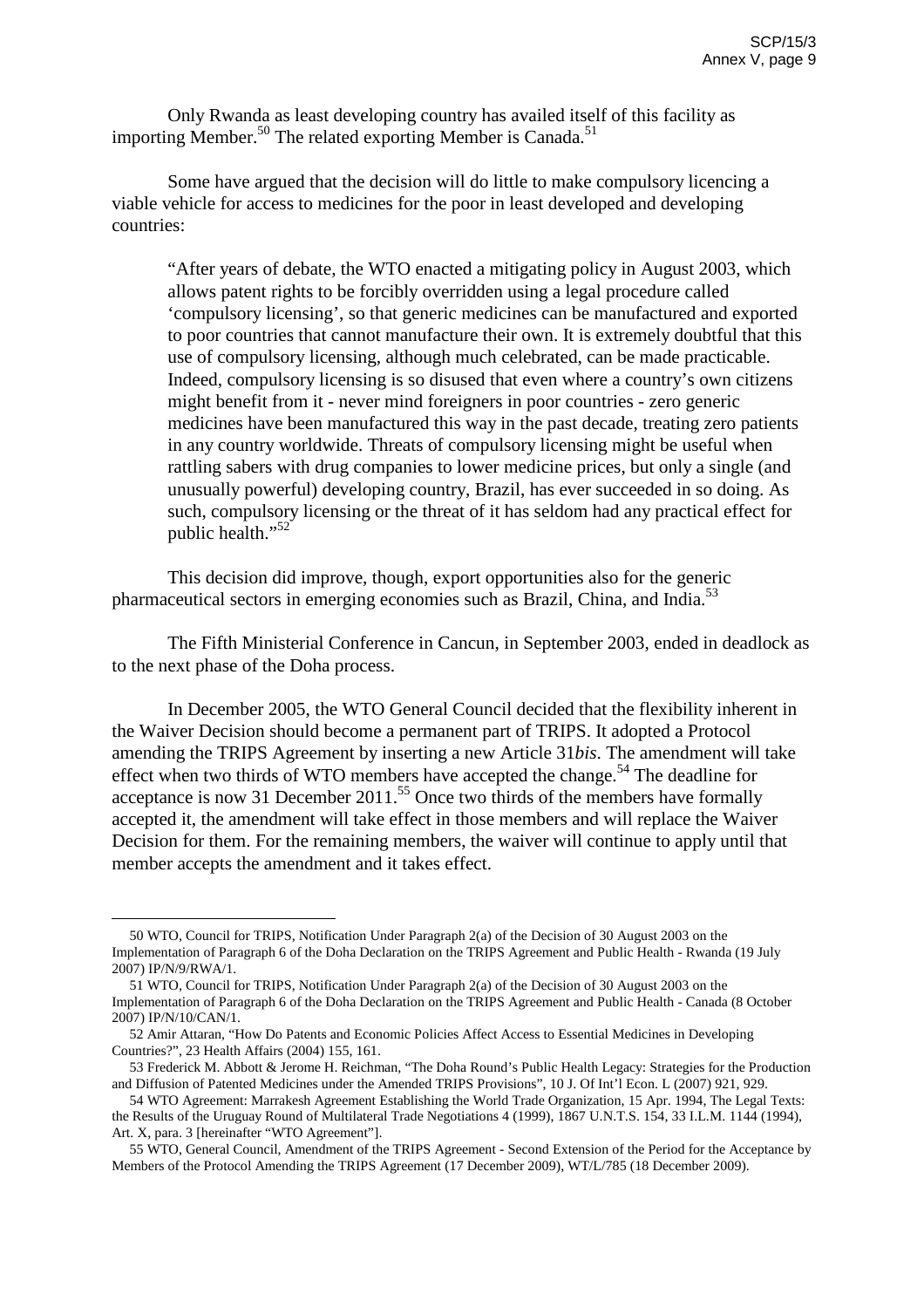The new Article 31*bis* and the Annex to be inserted after Article 73 of the TRIPS Agreement repeats the provisions of the Waiver Decision. The amendment confirms that, subject to certain conditions set out in the Annex, the obligations of an exporting Member under Article 31(f) do not apply with respect to the grant by it of a compulsory licence to the extent necessary for the purposes of the production of a pharmaceutical product and its export to an eligible importing Member. Adequate remuneration pursuant to Article 31(h) must be paid taking into account the economic value to the importing Member of the use that has been authorized in the exporting Member. To harness economies of scale for the purposes of enhancing purchasing power for, and facilitate the local production of, pharmaceutical products, where a developing or least developed country WTO Member is a party to a regional trade agreement, at least half of the current membership of which is made up of countries presently on the United Nations list of least developed countries, the obligation of that Member under Article 31(f) does not apply to the extent necessary to enable a pharmaceutical product produced or imported under a compulsory licence in that Member to be exported to the markets of those other developing or least developed country parties to the regional trade agreement that share the health problem in question.

It has been noted that as Rwanda was the only member to trigger the mechanism of the Waiver Decision, "there is neither a strong experiential basis for recommending acceptance of the Amendment, nor of declining to accept it. The question is largely political...."<sup>56</sup>

As of 16 March 2010, the following countries have accepted the amendment: the United States of America (17 December 2005); Switzerland (13 September 2006); El Salvador (19 September 2006); the Republic of Korea (24 January 2007); Norway (5 February 2007); India (26 March 2007); Philippines (30 March 2007); Israel (10 August 2007); Japan (31 August 2007); Australia (12 September 2007); Singapore (28 September 2007); Hong Kong, China (27 November 2007); China (28 November 2007); the European Union (30 November 2007); Mauritius (16 April 2008); Egypt (18 April 2008); Mexico (23 May 2008); Jordan (6 August 2008); Brazil (13 November 2008); Morocco (2 December 2008); Albania (28 January 2009); Macau, China (16 June 2009); Canada (16 June 2009); Bahrain (4 August 2009); Colombia (7 August 2009); Zambia (10 August 2009); Nicaragua (25 January 2010); Pakistan (8 February 2010); and the Former Yugoslav Republic of Macedonia (16 March 2010).

# **2.1.3 Typology**

The term "compulsory licence" is often used as an umbrella term for many types of non-voluntary authorizations to exercise a patentee's rights without his or her authorisation, such as ex officio licenses, government use, crown (or government) use, licences to remedy anti-competitive practices, mandatory licenses, and statutory licenses.

Procedurally, the requirements are pretty standard in all patent laws, as dictated by the TRIPS Agreement:

- a compulsory licence is case and fact specific;
- a compulsory licence may not be exclusive;

<sup>56</sup> Frederick M. Abbott & Jerome H. Reichman, "The Doha Round's Public Health Legacy: Strategies for the Production and Diffusion of Patented Medicines under the Amended TRIPS Provisions", 10 J. Of Int'l Econ. L (2007) 921, 933.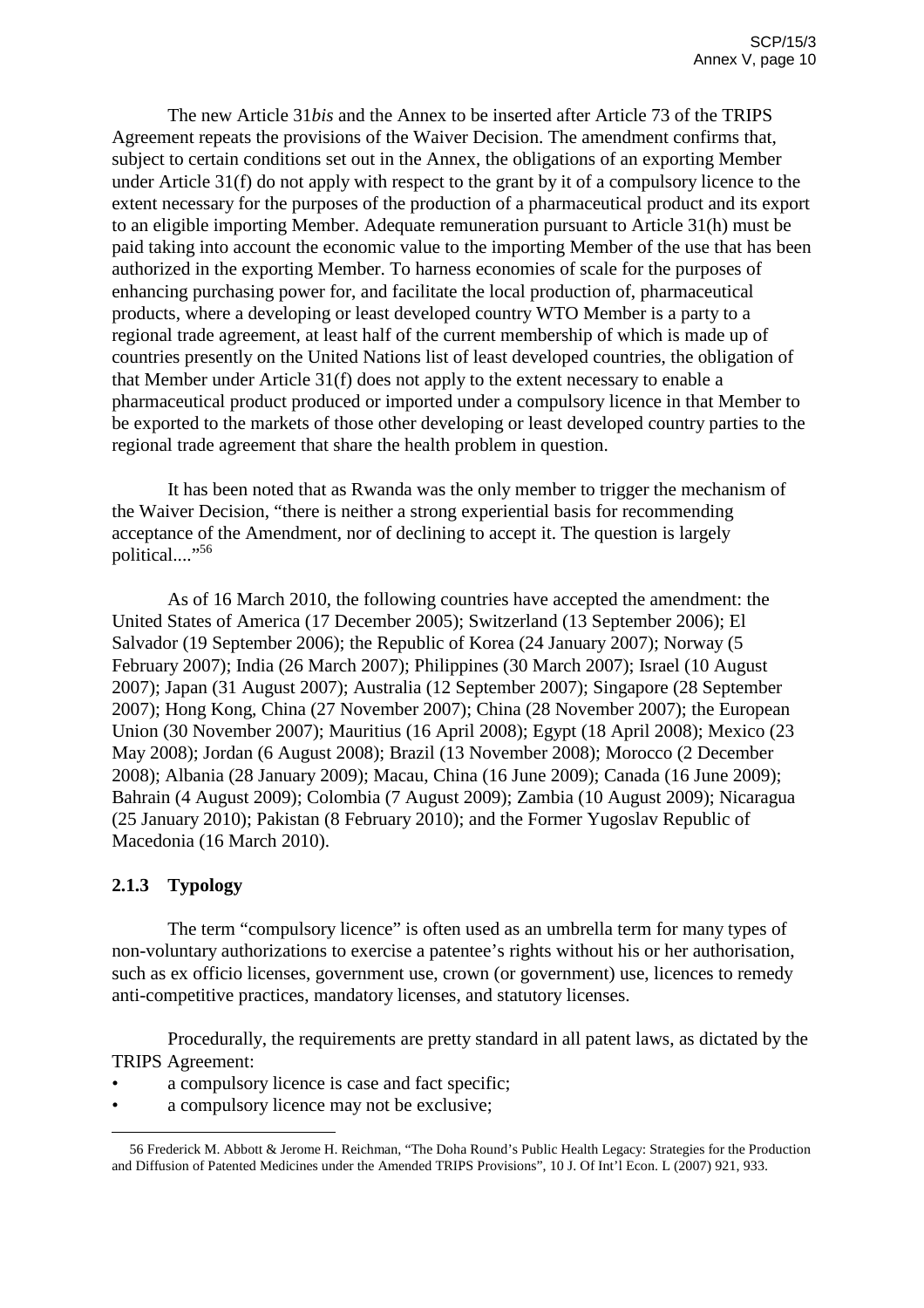- a compulsory licence may not be assigned except to a person who also takes assignment of the part of the enterprise that uses the patented invention, or of the goodwill that belongs to that part;
- a compulsory licence is predominantly for the supply of the local market;
- a compulsory licence must be limited in scope and duration to the purpose for which it is granted; and
- a compulsory licence must provide for adequate remuneration to be paid to the patentee, taking into account the economic value of the licence.

The burden is on the applicant for a compulsory licence to prove the grounds for issuing the licence.

Substantively, in the health context, Carlos Correa has argued that a health-sensitive patent law may specifically provide for several grounds for compulsory licenses:

- lack or insufficiency of working;
- refusal to deal;
- anti-competitive practices;
- emergency;
- government use; and
- public interest.<sup>57</sup>

These grounds also suggest appropriate clusters of the diverse compulsory licensing provisions found in national laws.

# **2.1.3.1 Lack or insufficiency of working**

This ground is expressed in a number of ways. For example:

- the invention has not been worked, or only partially implemented by the patentee;
- the demand for a patented product is not being met to an adequate extent and on reasonable terms;
- the reasonable requirements of the public with respect to the patented product have not been satisfied;
- the patented product is not available to the public at a reasonable price; or
- the quality of the patented product available to the public is not acceptable (poor).

The lack or insufficiency of working is often evaluated after a stated period has elapsed, such as four years since the date of the patent application, or three years since the grant of the patent.

National laws also state criteria to determine sufficient (or, negatively, inadequate) working. These include -

- whether any existing trade or industry, or the establishment of any new trade or industry in the compulsory licence issuing country is unfairly prejudiced;
- the market for the export of the patented article manufactured in the compulsory licence issuing country is not being supplied or developed;

<sup>57</sup> Carlos Correa, Integrating Public Health Concerns into Patent Legislation in Developing Countries, South Centre, Geneva (2000), pp. 97-98.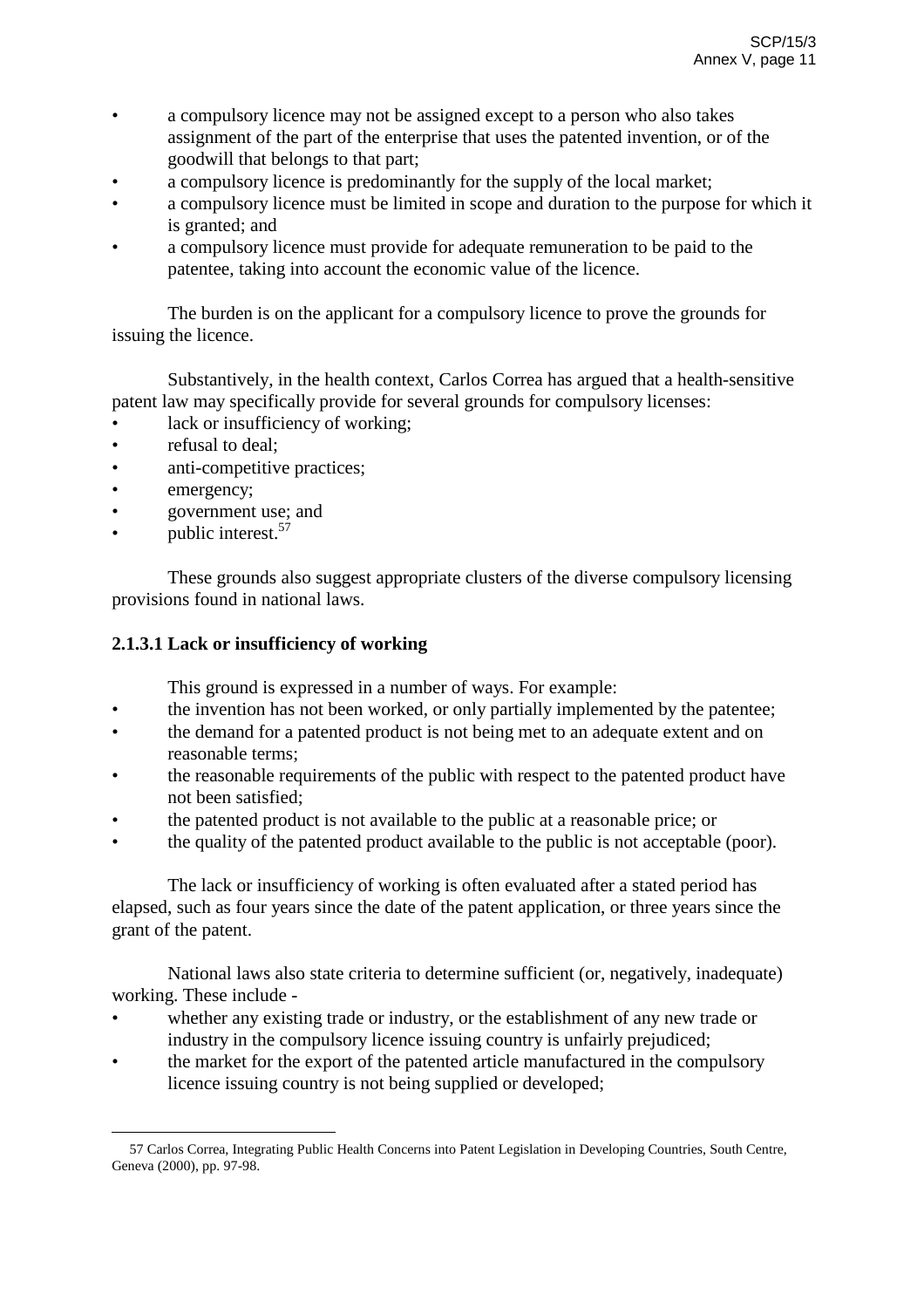- the establishment or development of commercial activities in the compulsory licence issuing country is prejudiced;
- by reason of conditions imposed by the patentee upon the grant of licences under the patent, or upon the purchase, hire, or use of the patented article or process, the manufacture, use or sale of materials *not* protected by the patent, or the establishment or development of any trade or industry in the compulsory licence issuing country is prejudiced; or
- the working of the patented invention in the compulsory licence issuing country is being prevented or hindered by the importation of the patented article.

It is still an area of contention whether or not domestic demand should be met through local working (manufacture in the country) only, or whether meeting domestic demand would be sufficient. Some countries explicitly require local manufacture, while others leave the matter open in their national laws; a few state explicitly that importation constitutes working.

In 2001, the United States Trade Representative (USTR) questioned with the WTO whether Article 68 of the Brazilian Patent Law violated Articles 27 and 28 of the TRIPS Agreement. The contentious provision allows for compulsory licenses to be issued in situations where the patentee does not locally work the patent. In particular, the USTR argued that the definition of failure to be worked as connoting a failure to manufacture or incomplete manufacture of the product, or a failure to make full use of the patented process.<sup>58</sup> The parties subsequently reached a settlement, and the United States of America withdrew the complaint. 59

These countries, for example, provide for compulsory licences on this ground: Algeria,<sup>60</sup> Argentina,<sup>61</sup> Bahrain,<sup>62</sup> Bangladesh,<sup>63</sup> Brazil,<sup>64</sup> Canada,<sup>65</sup> Egypt,<sup>66</sup> Ethiopia,<sup>67</sup> Ghana,<sup>68</sup> India,<sup>69</sup> Indonesia,<sup>70</sup> Jordan,<sup>71</sup> Kenya,<sup>72</sup> Lebanon,<sup>73</sup> Malaysia,<sup>74</sup> Mexico,<sup>75</sup>

61 Ley de Patentes de Invención y Modelos de Utilidad, N24.481, modificada por la Ley N24.572, Art. 43.

<sup>58</sup> Brazil - Measures Affecting Patent Protection - Request for Consultations by the United States, WT/DS199/1, G/L/385, IP/D/23 (8 June 2000).

<sup>59</sup> Brazil - Measures Affecting Patent Protection - Notification of Mutually Agreed Solution, WT/DS199/4, G/L/454, IP/D/23/Add.1 (19 July 2001).

<sup>60</sup> Ordonnance n03-07 du 19 Joumada El Oula 1424 correspondant au 19 juillet 2003 relative aux brevets d'invention, Art. 38.

<sup>62</sup> Law No. 14 for the year 2006 Amending Some Provisions of Law Number 1 of the Year 2004 in Respect of Patents and Utility Models, Art. 24(b).

<sup>63</sup> Patents and Designs Act, 1911, s. 22.

<sup>64</sup> Ley N° 9.279, del 14 de mayo de 1996, que regula los derechos y obligaciones relativos a la propiedad industrial, Art. 68(1).

<sup>65</sup> Patent Act, R.S.C. 1985, c. P-4, ss. 65-71.

<sup>66</sup> Law on the Protection of Intellectual Property Rights (Law No. 82), adopted on 3 June 2002, Art. 23(4).

<sup>67</sup> Proclamation No. 123/1995 Concerning Inventions, Minor Inventions and Industrial Designs, Art. 29(3).

<sup>68</sup> Patent Law, 1992, PNDCL, No. 305A, s. 45.

<sup>69</sup> Patents Act, 1970, s. 84(1).

<sup>70</sup> Law No. 14 of 1 August 2001 Regarding Patents, Art. 75(2).

<sup>71</sup> Patents of Invention Law No. 32 of 1999 and its Amendment by Temporary Law No. 71 of 2001, Art. 22B.

<sup>72</sup> Industrial Property Act, 2001, s. 72.

<sup>73</sup> Patents Law No. 240 of 7 August 2000, Art. 32.

<sup>74</sup> Patents Act No. 291 of 1983, as amended, s. 49(1)(a).

<sup>75</sup> Ley de la Propiedad Industrial del 25 de junio de 1991 con las ultimas enmiendas del 17 de mayo de 1999, Arts. 70- 74.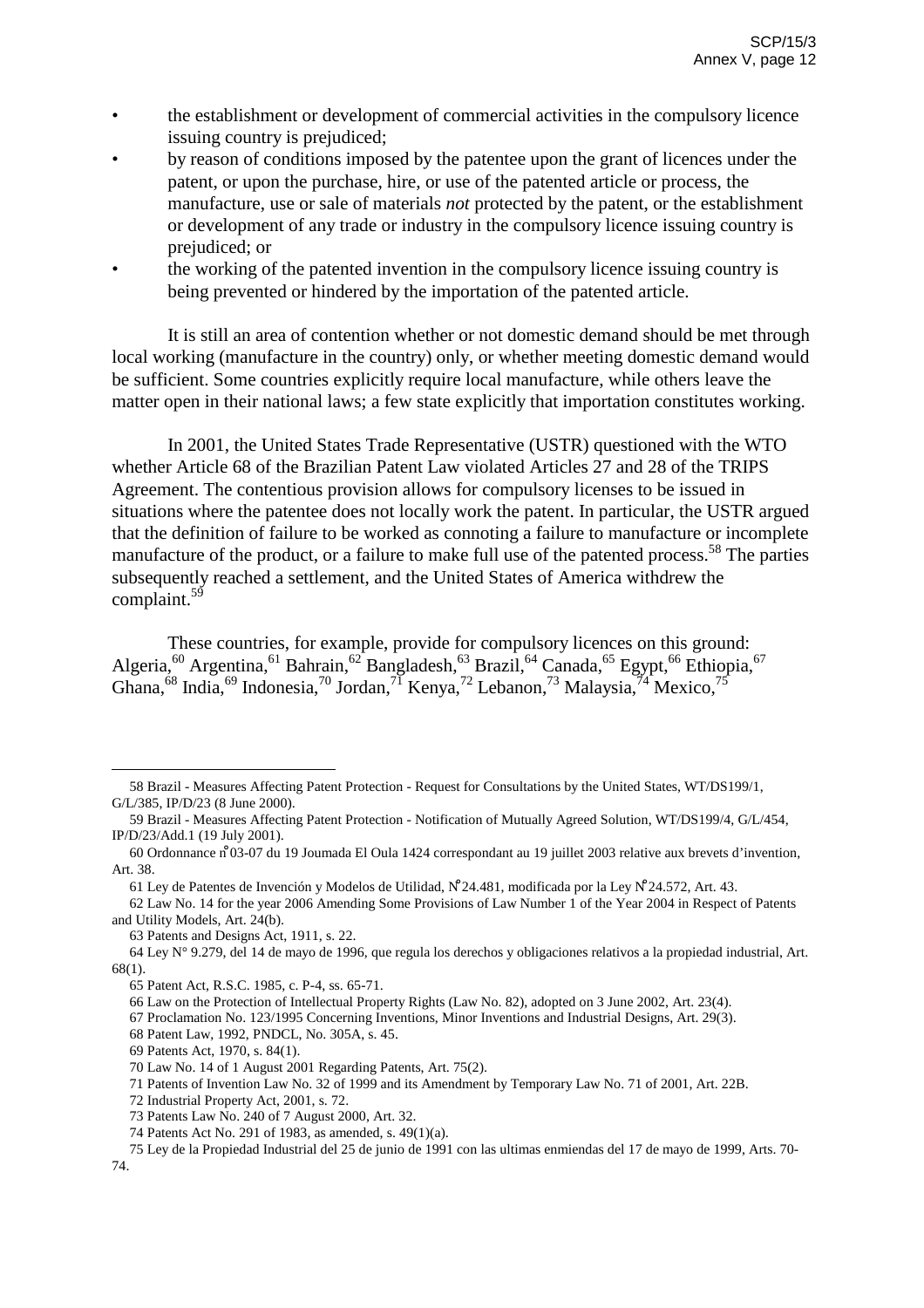Morocco,<sup>76</sup> Mozambique,<sup>77</sup> Nigeria,<sup>78</sup> Philippines,<sup>79</sup> Qatar,<sup>80</sup> Saudi Arabia,<sup>81</sup> South Africa,<sup>82</sup> Tanzania, <sup>83</sup> Thailand, <sup>84</sup> Tunisia, <sup>85</sup> Uruguay, <sup>86</sup> Zambia, <sup>87</sup> Zimbabwe. <sup>88</sup>

This cluster would, arguably, also include government rights such as the march-in rights in terms of the Bayh-Dole Act<sup>89</sup> in the United States of America. These rights enable the Federal funding agency, on its own initiative or at the request of a third party, effectively to override the exclusivity of a patent obtained under the Act and grant additional licenses to other "reasonable applicants". This right is strictly circumscribed and can be exercised only if the agency determines, after an investigation, that, inter alia, the contractor had failed to take "effective steps to achieve practical application of the subject invention".

#### **2.1.3.2 Refusal to Deal**

This ground relates to a situation where patentee refuses to grant a voluntary license when requested to do so on reasonable commercial terms. The refusal to deal is often linked to other factors, such as that the availability of the patented product is negatively affected by such refusal, or the development of a commercial activity jeopardized by such refusal.

Examples of refusal to deal provisions can be found in the legislation of, amongst others, Argentina,<sup>90</sup> China,<sup>91</sup> Egypt;<sup>52</sup> Indonesia,<sup>93</sup> Pakistan,<sup>94</sup> Philippines,<sup>95</sup> Qatar,<sup>96</sup> Saudi Arabia,<sup>97</sup> South Africa,<sup>98</sup> and Uruguay.<sup>99</sup>

<sup>76</sup> Loi n° 13-99 portant création de l'Office marocain de la propriété industrielle et commerciale (Dahir n° 1-00-71 du 9 kaada 1420 (15 février 2000)), Art. 60.

<sup>77</sup> Industrial Property Code (Approved by Decree No. 04/2006 of 12th April 2006), Art. 83.

<sup>78</sup> Patents and Designs Act, Chapter 344, 1990, Schedule 1, paras. 1-14.

<sup>79</sup> Intellectual Property Code, s. 93(5) (states expressly that importation constitutes working or using the patent).

<sup>80</sup> Patents Law, as enacted by Decree Law No. 30 for the Year 2006 to Issue Patents' Law, Art. 15(a)-(b).

<sup>81</sup> Law of Patents, Layout-Designs of Integrated Circuits, Plant Varieties, and Industrial Designs, 2004, Art. 24(a)(1). 82 Patents Act No. 57 of 1978, s. 56(2).

<sup>83</sup> Patents Act No. 1 of 1987, s. 52.

<sup>84</sup> Patent Act B.E. 2522 (1979), s. 46.

<sup>85</sup> Loi n2000-84 du 24 août 2000, relative aux brevets d'invention, Art. 69.

<sup>86</sup> Ley N° 17.164 del 2 de septiembre de 1999 - Regúlanse los derechos y obligaciones relativos a las patentes de invencíon, los modelos de utilidad y los diseños industriales (1.827\*R), Art. 54.

<sup>87</sup> Patents Act, Chapter 400 of the Laws of Zambia, s. 37.

<sup>88</sup> Patents Act (Chapter 26:03) (as last amended by Act 20/1994 (S.7)), s. 31.

<sup>89</sup> 35 U.S.C. § 203.

<sup>90</sup> Ley de Patentes de Invención y Modelos de Utilidad, N24.481, modificada por la Ley N24.572, Art. 42. Carlos Maria Correa, "Licencias Obligatorias", in" Derecho de Patentes, Buenos Aires (1996) 174 states that this provision is compatible with the TRIPSAgreement on the basis of competition concerns. Cf CABANELLAS, op. Cit., vol. II, p. 433, who denies such compatibility.

<sup>91</sup> Patents Law, 2000, Art. 48.

<sup>92</sup> Law on the Protection of Intellectual Property Rights (Law No. 82), adopted on 3 June 2002, Art. 23(3).

<sup>93</sup> Law No. 14 of 1 August 2001 Regarding Patents, Art. 76(3).

<sup>94</sup> Patents Ordinance No. LXI of 2 December 2000, Art. 58(4).

<sup>95</sup> Intellectual Property Code, s. 95(1).

<sup>96</sup> Patents Law, as enacted by Decree Law No. 30 for the Year 2006 to Issue Patents' Law, Art. 15(c).

<sup>97</sup> Law of Patents, Layout-Designs of Integrated Circuits, Plant Varieties, and Industrial Designs, 2004, Art. 24(a)(2). 98 Patents Act No. 57 of 1978, s. 56(2).

<sup>99</sup> Ley N° 17.164 del 2 de septiembre de 1999 - Regúlanse los derechos y obligaciones relativos a las patentes de invencíon, los modelos de utilidad y los diseños industriales (1.827\*R), Art. 66.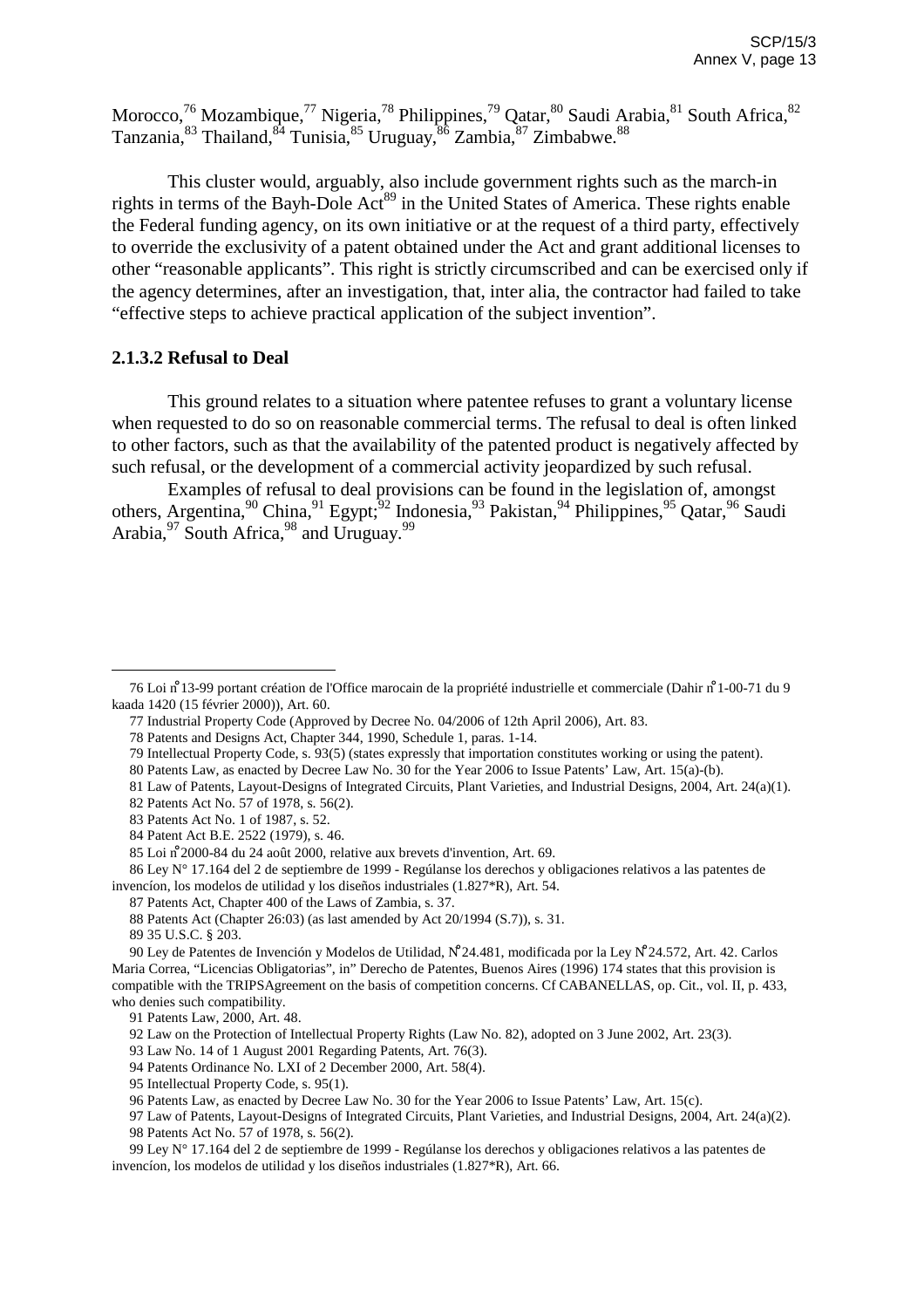# **2.1.3.3 Anti-competitive Practices**

This ground can either be stated as a general proscription of anti-competitive behaviour, or as a catalogue of factors to be considered by the compulsory licence issuing authority. These factors include:

- excessive (exorbitant) pricing; $^{100}$
- preferential treatment as regards prices and conditions of sale;
- failure to supply the domestic market with the patented product, or supplying it on prohibitive terms;
- stopping production of the patented product, given the production capacity and market demand; or
- exercising of the rights conferred by the this Law in a manner that adversely affects the transfer of technology.

If anti-competitive behaviour has been determined by judicial or administrative process, certain of the TRIPS Agreement limitations fall away: it is no longer required that the patentee be approached first to conclude a voluntary licence on reasonable commercial terms and conditions, <sup>101</sup> and, perhaps more importantly, the licensed used need not be restricted predominantly to the domestic market of the compulsory licence issuing country.<sup>102</sup>

Examples of countries with providing for this ground in their patent laws include Argentina, <sup>103</sup> Bahrain, <sup>104</sup> Brazil, <sup>105</sup> Canada, <sup>106</sup> Chile, <sup>107</sup> Egypt, <sup>108</sup> Jordan, <sup>109</sup> Pakistan, <sup>110</sup> Philippines, <sup>111</sup> Saudi Arabia, <sup>112</sup> and Uruguay.<sup>113</sup>

The Andean Community, too, national authorities may grant compulsory licenses where practices are determined by national competition authorities to be detrimental to the exercise of free competition, especially where they constitute an abuse by the patent owner of a dominant position in the market.<sup>114</sup>

109 Patents of Invention Law No. 32 of 1999 and its Amendment by Temporary Law No. 71 of 2001, Art. 22C.

<sup>100</sup> In Canada, in a system that replaces that the compulsory licensing regime that Canada had in place prior to 1987 that kept pharmaceutical product prices low, the Patent Act provides for review of pharmaceutical prices by the Patented Medicines Price Review Board based on the price charged for similar products in Canada or an average of prices charged in seven comparator countries: R.S.C. 1985, c. P-4, ss. 79-101.

<sup>101</sup> TRIPS Agreement, Art. 31(k), with reference to Art. 31(b).

<sup>102</sup> TRIPS Agreement, Art. 31(k), with reference to Art. 31(f).

<sup>103</sup> Ley de Patentes de Invención y Modelos de Utilidad, N24.481, modificada por la Ley N24.572, Art. 44.

<sup>104</sup> Law No. 14 for the year 2006 Amending Some Provisions of Law Number 1 of the Year 2004 in Respect of Patents and Utility Models Art. 24(d).

<sup>105</sup> Ley N° 9.279, del 14 de mayo de 1996, que regula los derechos y obligaciones relativos a la propiedad industrial, Art. 68.

<sup>106</sup> Patent Act, R.S.C. 1985, c. P-4, ss. 65 (where trade is blocked).

<sup>107</sup> Texto refundido Ley de Propiedad Industrial, 2005, Art. 51.

<sup>108</sup> Law on the Protection of Intellectual Property Rights (Law No. 82), adopted on 3 June 2002, Art. 23(5).

<sup>110</sup> Patents Ordinance No. LXI of 2 December 2000, Art. 58(1)(ii).

<sup>111</sup> Intellectual Property Code, s. 93(3).

<sup>112</sup> Law of Patents, Layout-Designs of Integrated Circuits, Plant Varieties, and Industrial Designs, 2004, Art. 24(a)(3).

<sup>113</sup> Ley N° 17.164 del 2 de septiembre de 1999 - Regúlanse los derechos y obligaciones relativos a las patentes de invencíon, los modelos de utilidad y los diseños industriales (1.827\*R), Art. 57.

<sup>114</sup> Decisión N° 486 del 14 de septiembre de 2000, de la Comisión de la Comunidad Andina - Régimen Común sobre Propiedad Industrial, Art. 66.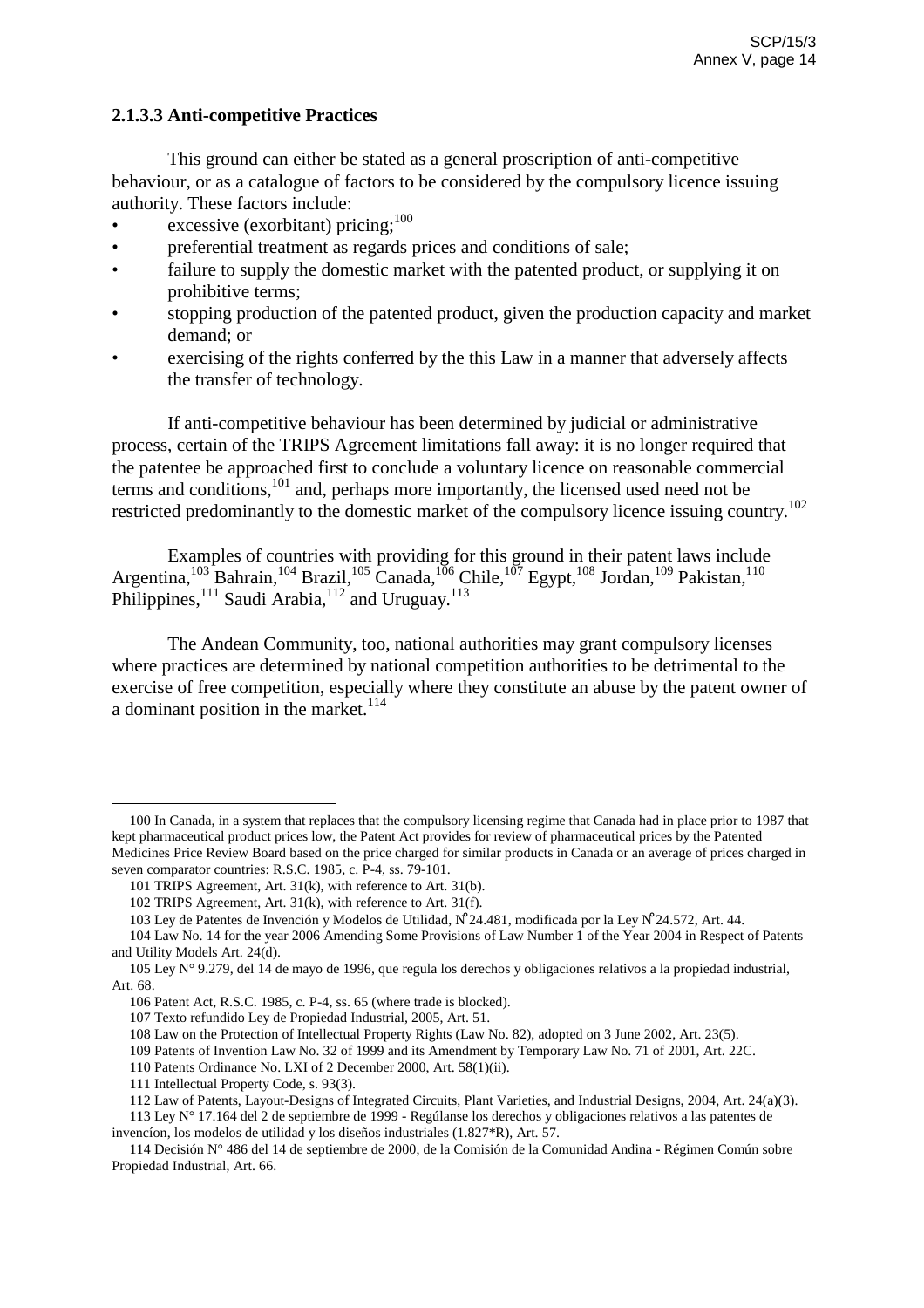#### **2.1.3.4 Emergency**

It almost goes without saying that countries should be allowed to issue compulsory licences in situations of national emergency, or extreme urgency, such as when urgent public health needs arise as a result of a natural catastrophe, war, or epidemics. Again the requirement in the TRIPS Agreement that the patentee be approached first to conclude a voluntary licence on reasonable commercial terms and conditions falls away.<sup>115</sup> All that is required is that the patentee be notified as soon as is reasonably practicable.

Bahrain, <sup>116</sup> Brazil, <sup>117</sup> Chile, <sup>118</sup> China, <sup>119</sup> Egypt, <sup>120</sup> Malaysia, <sup>121</sup> Philippines, <sup>122</sup> Saudi Arabia,<sup>123</sup> and Zambia<sup>124</sup> are among those countries which expressly state this ground in their patent laws.

#### **2.1.3.5 Government Use**

The patents laws in many countries contain elaborate provisions relating to government use, generally, or with reference to health care needs, such as the production of specified medicines, specifically.

Examples of express provision for government use can be found in the patents laws of, for example, Canada, <sup>125</sup> India, <sup>126</sup> Kenya, <sup>127</sup> Lebanon, <sup>128</sup> Mexico, <sup>129</sup> Nigeria, <sup>130</sup> Tanzania,<sup>131</sup> Tunisia,<sup>132</sup> United Kingdom,<sup>133</sup> United States of America,<sup>134</sup> Zambia,<sup>135</sup> and Zimbabwe.<sup>136</sup>

# **2.1.3.6 Public Interest**

The term "public interest" can either be referred to generally, or it can be stated to relate explicitly to national security, health, or the development of vital sectors of the

121 Patents Act No. 291 of 1983, as amended, s. 84(1).

124 Patents Act, Chapter 400 of the Laws of Zambia, s. 41.

<sup>115</sup> TRIPS Agreement, Art. 31(b).

<sup>116</sup> Law No. 14 for the year 2006 Amending Some Provisions of Law Number 1 of the Year 2004 in Respect of Patents and Utility Models, Art. 24(a).

<sup>117</sup> Ley N° 9.279, del 14 de mayo de 1996, que regula los derechos y obligaciones relativos a la propiedad industrial, Art. 71.

<sup>118</sup> Texto refundido Ley de Propiedad Industrial, 2005, Art. 51.

<sup>119</sup> Patents Law, 2000, Art. 49.

<sup>120</sup> Law on the Protection of Intellectual Property Rights (Law No. 82), adopted on 3 June 2002, Art. 23(1).

<sup>122</sup> Intellectual Property Code, s. 95(3).

<sup>123</sup> Law of Patents, Layout-Designs of Integrated Circuits, Plant Varieties, and Industrial Designs, 2004, Art. 24(a)(2).

<sup>125</sup> Patent Act, R.S.C. 1985, c. P-4, ss. 2.1, 19 & 19.1. 126 Patents Act, 1970, ss. 99-103.

<sup>127</sup> Industrial Property Act, 2001, s. 80.

<sup>128</sup> Patents Law No. 240 of 7 August 2000, Art. 36.

<sup>129</sup> Ley de la Propiedad Industrial del 25 de junio de 1991 con las ultimas enmiendas del 17 de mayo de 1999, Art. 77. 130 Patents and Designs Act, Chapter 344, 1990, Schedule 1, paras. 15-23.

<sup>131</sup> Patents Act No. 1 of 1987, s. 61.

<sup>132</sup> Loi n2000-84 du 24 août 2000, relative aux brevets d'invention, Art. 78.

<sup>133</sup> Patents Act 1977, ss. 55-59.

<sup>134</sup> 28 U.S.C. § 1498 (Federal government); 35 U.S.C. § 296 (a) (state governments). Federal law that imposed liability for state use of a patent is invalid unless the state has waived its immunity: Florida Prepaid Postsecondary Education Expense Board v College Savings Bank 527 U.S. 627 (1999).

<sup>135</sup> Patents Act, Chapter 400 of the Laws of Zambia, s. 40.

<sup>136</sup> Patents Act (Chapter 26:03) (as last amended by Act 20/1994 (S.7)), s. 34.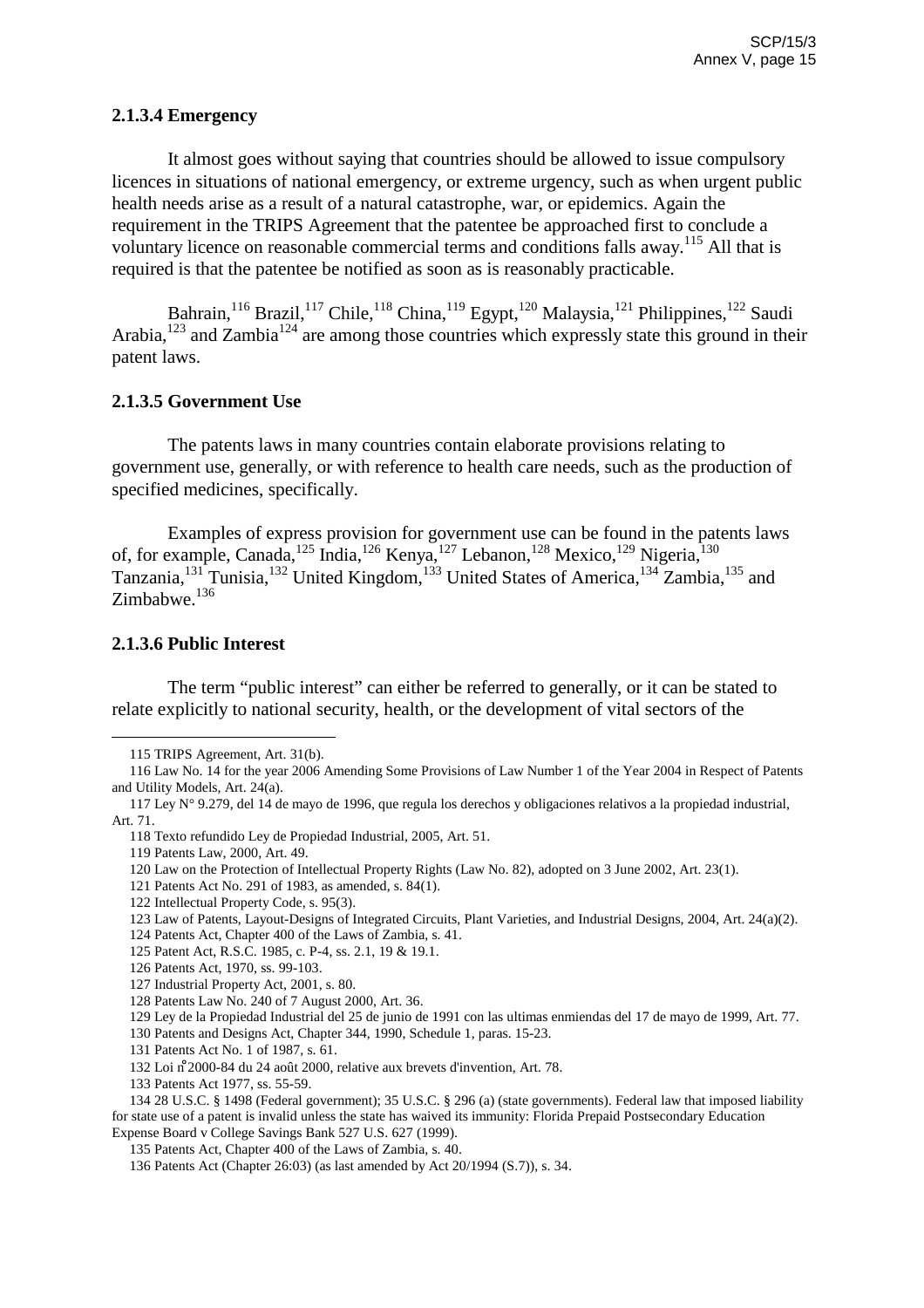economy. This ground can also be stated defensively - the relevant patent has been implemented by the patentee in a form and manner that contravenes the public interest

Examples can be found in the patent laws of Algeria,<sup>137</sup> Argentina,<sup>138</sup> Brazil,<sup>139</sup> Chile,  $^{140}$  China,  $^{141}$  Egypt,  $^{142}$  Ghana,  $^{143}$  Japan,  $^{144}$  Jordan,  $^{145}$  Malaysia,  $^{146}$  Morocco,  $^{147}$ Mozambique, <sup>148</sup> Pakistan, <sup>149</sup> Philippines, <sup>150</sup> Saudi Arabia, <sup>151</sup> South Africa, <sup>152</sup> Tanzania, <sup>153</sup> and Uruguay. 154

This cluster would, arguably, also include government rights such as the march-in rights in terms of the Bayh-Dole Act<sup>155</sup> in the United States of America. These rights enable the Federal funding agency, on its own initiative or at the request of a third party, effectively to override the exclusivity of a patent obtained under the Act and grant additional licenses to other "reasonable applicants". This right is strictly circumscribed and can be exercised only if the agency determines, after an investigation, that, inter alia, the contractor had failed to satisfy the "health and safety needs" of consumers.

# **2.1.4 Selected Case Studies of Countries Where Compulsory Licences Have Been Granted for Pharmaceuticals**

#### **2.1.4.1 Brazil**

#### **Pre-TRIPS Agreement**

In 1969, three compulsory licenses were granted concerning Patent No. PI 76.767, held by the National Research Development Corporation, covering a process for a viral culture, used in the production of a vaccine against aftose fever.

145 Patents of Invention Law No. 32 of 1999 and its Amendment by Temporary Law No. 71 of 2001, Art. 22A.

146 Patents Act No. 291 of 1983, as amended, s. 84(1).

147 Loi n<sup>°</sup> 13-99 portant création de l'Office marocain de la propriété industrielle et commerciale (Dahir n<sup>°</sup> 1-00-71 du 9 kaada 1420 (15 février 2000)), Art. 67.

148 Industrial Property Code (Approved by Decree No. 04/2006 of 12th April 2006), Art. 85 (fundamental importance to public health, national defence, and economic and technological development).

149 Patents Ordinance No. LXI of 2 December 2000, Art. 58(1)(i).

155 35 U.S.C. § 203.

<sup>137</sup> Ordonnance n°03-07 du 19 Joumada El Oula 1424 correspondant au 19 juillet 2003 relative aux brevets d'invention, Arts 49-50.

<sup>138</sup> Ley de Patentes de Invención y Modelos de Utilidad, N24.481, modificada por la Ley N24.572, Art. 45.

<sup>139</sup> Ley N° 9.279, del 14 de mayo de 1996, que regula los derechos y obligaciones relativos a la propiedad industrial, Art. 71.

<sup>140</sup> Texto refundido Ley de Propiedad Industrial, 2005, Art. 51.

<sup>141</sup> Patents Law, 2000, Art. 49.

<sup>142</sup> Law on the Protection of Intellectual Property Rights (Law No. 82), adopted on 3 June 2002, Art. 23(1) (preservation of national security, health, environment and food safety; support of national efforts in vital sectors for economic, social, and technological development).

<sup>143</sup> Patent Law, 1992, PNDCL, No. 305A, s. 47 (vital importance to defence, economic, or public health interests). 144 Patent Law No. 121 of 13 April 1959, as amended, s. 93.

<sup>150</sup> Intellectual Property Code, s. 93(2),

<sup>151</sup> Law of Patents, Layout-Designs of Integrated Circuits, Plant Varieties, and Industrial Designs, 2004, Art. 24(a)(2) (especially security, health, nutrition or the development other vital sectors of the national economy).

<sup>152</sup> Patents Act No. 57 of 1978, s. 56(2).

<sup>153</sup> Patents Act No. 1 of 1987, s. 54.

<sup>154</sup> Ley N° 17.164 del 2 de septiembre de 1999 - Regúlanse los derechos y obligaciones relativos a las patentes de invencíon, los modelos de utilidad y los diseños industriales (1.827\*R), Art. 55.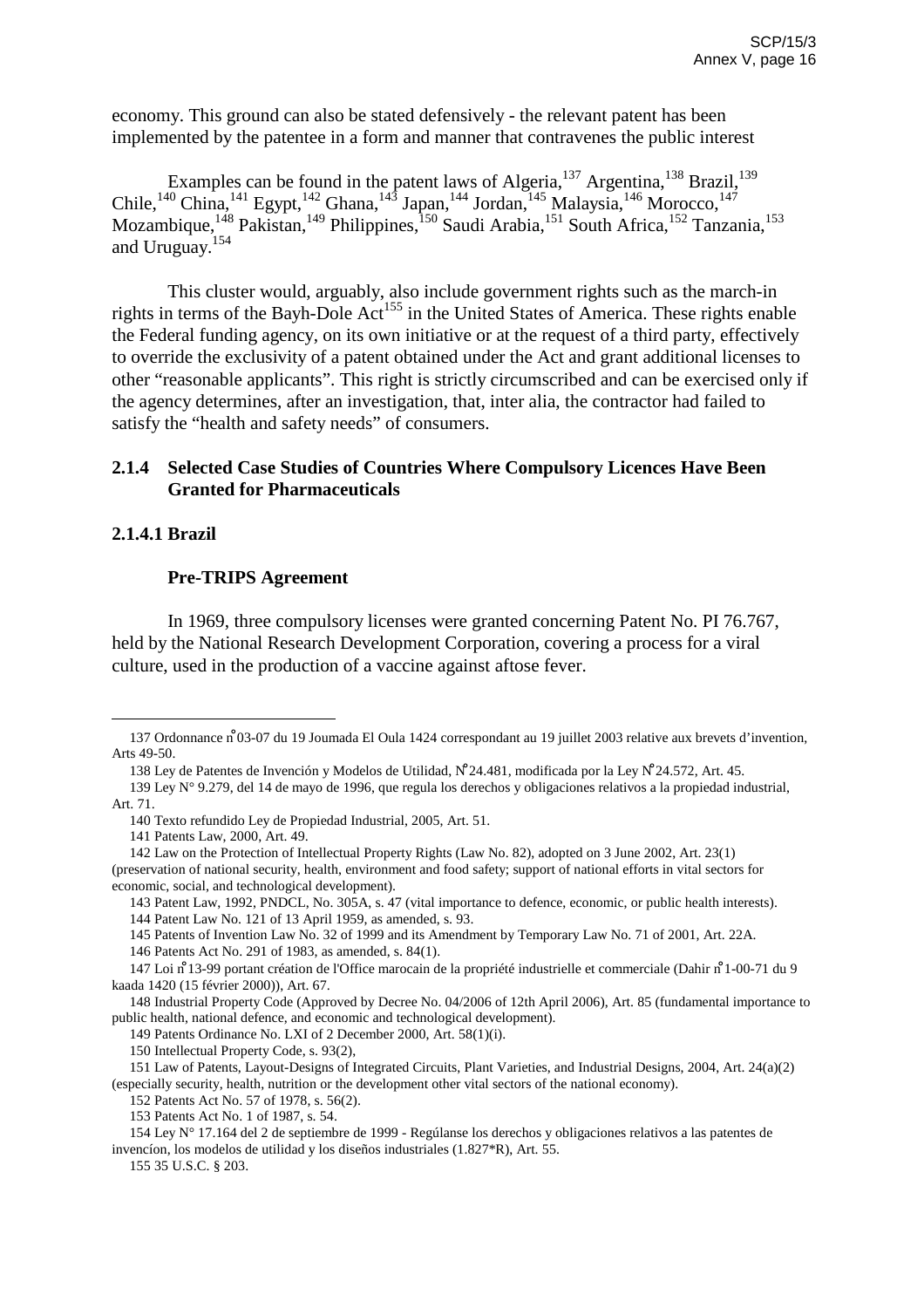In 1984, the mechanism of compulsory licenses of patents by lack of use by the patentee was used in the first and only case of compulsory licensing for lack of working in Brazil.<sup>156</sup> As the licence concerned an important chemical product, the episode immediately international attention. 157

#### **Post TRIPS Agreement**

In early 2001, Brazil announced that it was considering compulsory licenses for patents on nelfinavir and efavirenz. On 8 January 2001, the USTR questioned with the WTO whether Article 68 of the Brazilian Patent Law violated Articles 27 and 28 of the TRIPS Agreement. This provision allows compulsory licenses to be issued in situations where the patentee does not locally work the patent. In particular, the USTR argued that the definition of failure to be worked as connoting a failure to manufacture or incomplete manufacture of the product, or a failure to make full use of the patented process.<sup>158</sup> In March 2001, the Brazil government reached a settlement with Merck, the patentee, for price discounts on efavirenz, in exchange for not issuing a compulsory license. The United States withdrew the complaint on 25 June 2001. Brazil agreed to provide the United States with advance notice if a license is issued under Article 68, and disputes would be discussed through a bilateral Consultative Mechanism. 159

On 22 August 2001, the Health Minister announced that the Brazilian government would issue a compulsory license for the manufacture of nelfinavir (sold under the brand name VIRACEPT by Roche) to Far Manguinhos, a local pharmaceutical producer. On 31 August, the government and Roche agreed that Roche will sell the drug in Brazil at an additional 40 per cent discount. In return, the government will not grant a compulsory licence.

### **Post Doha**

In 2003, just after the above episode, and following the Doha Declaration on compulsory licenses, the Federal Ministry of Health initiated a series of exercises targeting HIV/AIDS drugs needed to supply the full Federal-funded coverage of such infections. On 5 September 2003, the Brazilian government issued a decree that would allow it to produce or import generic anti-AIDS drugs without the consent of companies holding the patent on those medications. The Minister of Health made it clear that the decree was meant to apply to antiretroviral drugs - specifically lopinavir (Abbott), efavirenz (Merck), ritonavir (Abbott), and nelfinavir (Gilead). The ministry said in a statement that it had negotiated with the name-brand companies in August seeking a reduction of more than 40 per cent, but was offered a maximum discount of only 6.7 per cent. Brazil and Merck reached an agreement in November.

<sup>&</sup>lt;sup>156</sup> Compulsory License of PI7107076 by Nortox Agro-Química S/A.<br><sup>157</sup> See P. Ash, "Notes on Compulsory Licensing of Patents in Brazil: The Nortox v. Monsanto

Case", in: Patents in Brazil, Daniel & Companhia, available at <http://denisbarbosa.addr.com/daniel.doc> [accessed 30 June 2010].

<sup>158</sup> Brazil - Measures Affecting Patent Protection - Request for Consultations by the United States, WT/DS199/1, G/L/385, IP/D/23 (8 June 2000).

<sup>159</sup> Brazil - Measures Affecting Patent Protection - Notification of Mutually Agreed Solution, WT/DS199/4, G/L/454, IP/D/23/Add.1 (19 July 2001).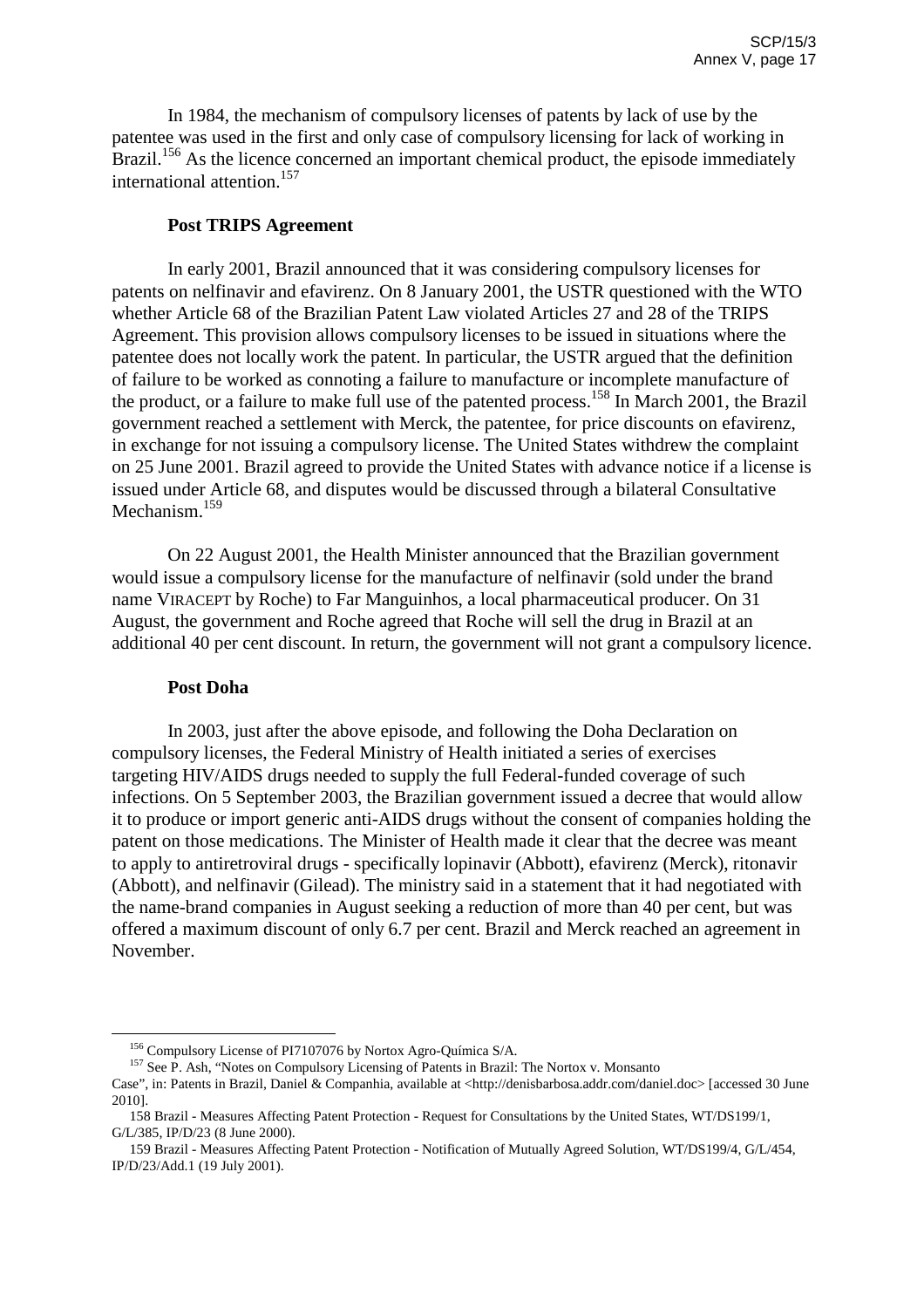In 2005, Minister of Health Humberto Costa signed a decree declaring the patent of KALETRA (lopinavir + ritonavir) in the public interest and appropriate for compulsory licensing. A subsequent settlement with Abbott reduced the price of by 46 percent.

In the same year, the government declared that it was considering issuing compulsory licenses to permit the manufacture of VIREAD. After discussions, Gilead agreed to reduce the price of VIREAD in Brazil by about 50 per cent.

On 25 April 2007, the Minister of Health, José Gomes Temporão, signed Decree 866, declaring efavirenz to be in the public interest. This led to a compulsory licence on this drug being issued on 4 May 2007.

The Brazil action on efavirenz followed a similar decision by Thailand. As the Thai compulsory license authorized competition from generic suppliers, Merck was forced to offer efavirenz at a much lower price in Thailand. The Brazil government was unable to obtain similar price concessions from Merck, and issued the compulsory licenses.

# **2.1.4.2 Chile**

Chilean law provides for a number of specific compulsory license grounds, such as anti-competitive practices - where the patentee has engaged in conduct or practice declared contrary to free competition, in direct connection with the use or exploitation of the patent in question, according to final decision rendered by the competition.  $160$ 

In December 2004, Essential Inventions requested a compulsory license to supply Chile with GLEEVEC (Imatinib Mesylate), a medication for certain rare cancers, notably chronic myeloid leukemia, and gastrointestinal stromal tumors.<sup>161</sup> The request sought to persuade Chile to available itself of the flexibility under the Waiver Decision.

#### **2.1.4.3 Ecuador**

Although the regulation of the Andean Community applies in Ecuador, its domestic patent law contains detailed provisions relating to compulsory licences. By means of a Presidential declaration of public interest, compulsory licences for national security emergencies or in the public interest may be issued.<sup>162</sup>

A general declaration of public interest, the Presidential Decree 118 of 23 October 2009, focused on access to "medicines used to treat diseases that affect the Ecuadorian population and that are a priority for public health". <sup>163</sup> On 15 January 2010, the Ecuadorian Intellectual Property Institute (IEPI) issued a Resolution (10-04), <sup>164</sup> in terms of which public non-commercial use and commercial use initiatives will be entertained under different requirements. Despite the fact that those licences were in appearance standard Andean Pact

<sup>160</sup> Texto refundido Ley de Propiedad Industrial, 2005, Art. 51.

<sup>161</sup> For the text of the request, see <http://www.essentialinventions.org/drug/imatinibmesylate/ei12172004.pdf> [accessed 30 June 2010].

<sup>162</sup> Ley de Propiedad Intellectual (Codificación N° 2006-013), Art. 154.

<sup>163</sup> Available at <http://www.iepi.gov.ec/Files/Leyes/Decreto\_118.pdf> [accessed 30 June 2010].

<sup>164</sup> Available at <http://www.iepi.gov.ec/Files/LicenciasObligatorias/InstructivoLicenciasFarmacias.pdf> [accessed 30 June 2010].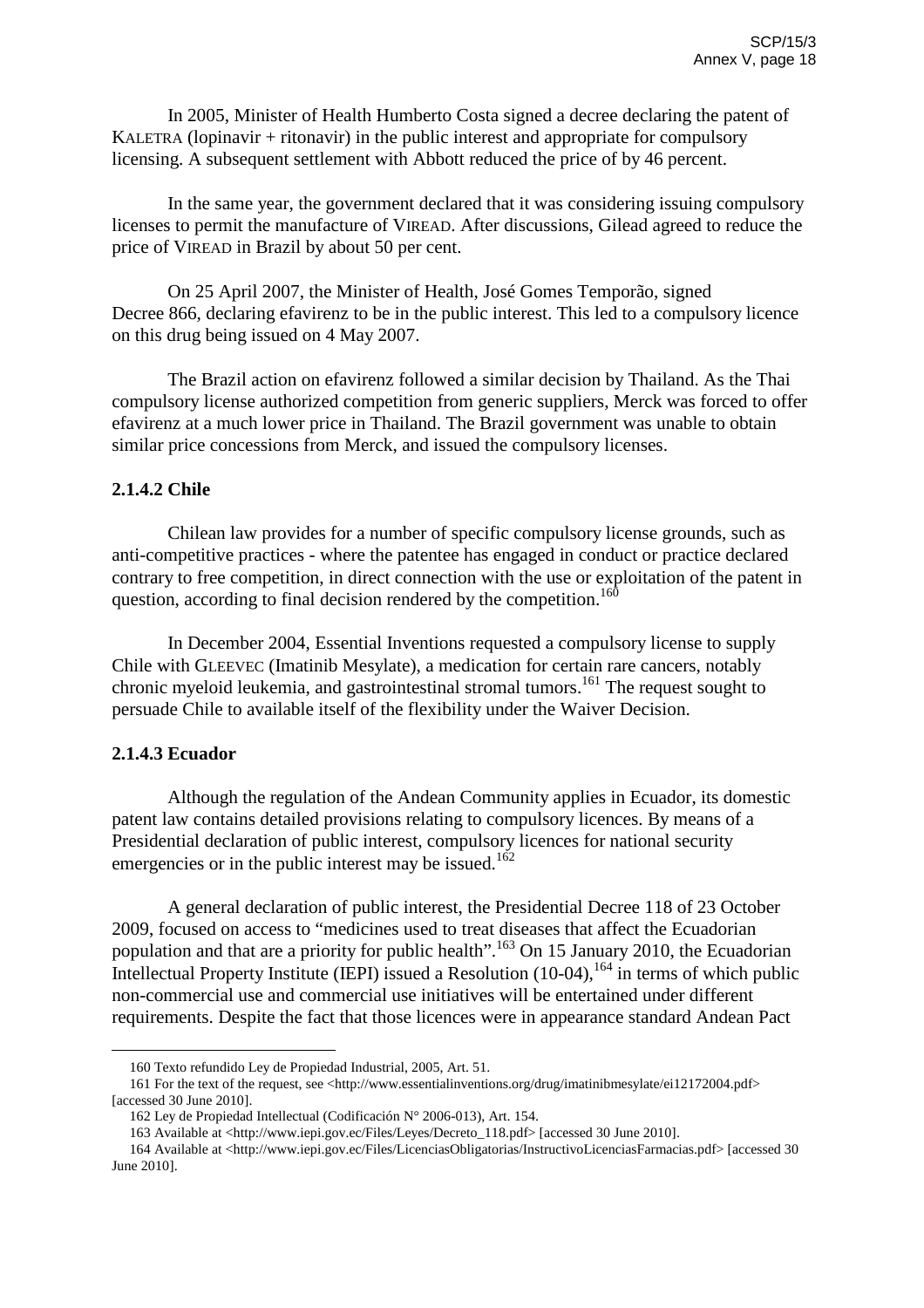Decision 486 specimens, a further requirement is actually added - the granting of such licenses are conditional upon a specific declaration from the health authority that the product in question is a priority for human health.

# **Two licence requests were received. 165**

The first compulsory licence was granted on 22 April 2010 for the anti-retroviral drug ritonavir.<sup>166</sup> It was granted to Eskegroup SA, the local distributor for Cipla, an Indian generic pharmaceutical producer, according to Andrés Ycaza Mantilla, head of the IEPI. The owner of the patent is Abbott Laboratories, a United States pharmaceutical manufacturer. Eskegroup will pay royalties to Abbott according to the terms of the compulsory licence. The compulsory licence has been granted for the time that was left on patent, until 30 November 2014.

Previously, in 2003, petitions by local manufacturer Acromax for a compulsory license for COMBIVIR (Lamivudine + AZT) were refused, appealed, and refused again.

# **2.1.4.4 Ghana**

Section 47(1) of the Patent Law, 1992, states that "[t]he Secretary may by legislative instrument direct that, for patented inventions concerning certain kinds of products, or processes for the manufacture of such products declared to be of vital importance to the defence, economic or public health interests of Ghana, compulsory licences may be granted".

In October 2005, the Minister of Health declared an emergency situation with regard to HIV/AIDS and issued compulsory licenses for importation into Ghana of Indian generic HIV/AIDS medicines for government use only.<sup>167</sup>

# **2.1.4.5 Mozambique**

On 5 April 2004, the Deputy Minister of Industry and Commerce issued a compulsory license for patent rights to lamivudine, stavudine and nevirapine. The license was granted to Pharco Moçambique Lda, a local producer for the manufacture of the ARVs as a fixed-dose combination. Royalties are not to exceed 2 per cent of sales. 168

Article 83 of the Industrial Property Code<sup>169</sup> now states that a compulsory licence may be granted where a patent has not been worked within three years after the date on which the patent was granted, or within four years after the application was filed, whichever period is longer. Such licence will be granted only when "... the potential user has made efforts to obtain the patent proprietor's agreement on reasonable conditions and the negotiations have not been successful".

<sup>165</sup> See <http://www.abreuip.com/Noticias.html> [accessed 30 June 2010].

<sup>166</sup> Available at <http://structurallymaladjusted.blogspot.com/2010/04/ecuador-grants-first-compulsory-license.html> [accessed 30 June 2010].

<sup>167</sup> The text of the licence is available at <http://www.cptech.org/ip/health/cl/Ghana.png> [accessed 30 June 2010]. 168 The text of Compulsory License no. 01/MIC/04 is available at <http://www.cptech.org/ip/health/c/mozambique/moz-

cl-en.pdf> [accessed 30 June 2010]. The licence was granted under Art. 70(6) of Decree no. 18/99.

<sup>169</sup> Decree Nr. 04/2006 of 12 April 2006.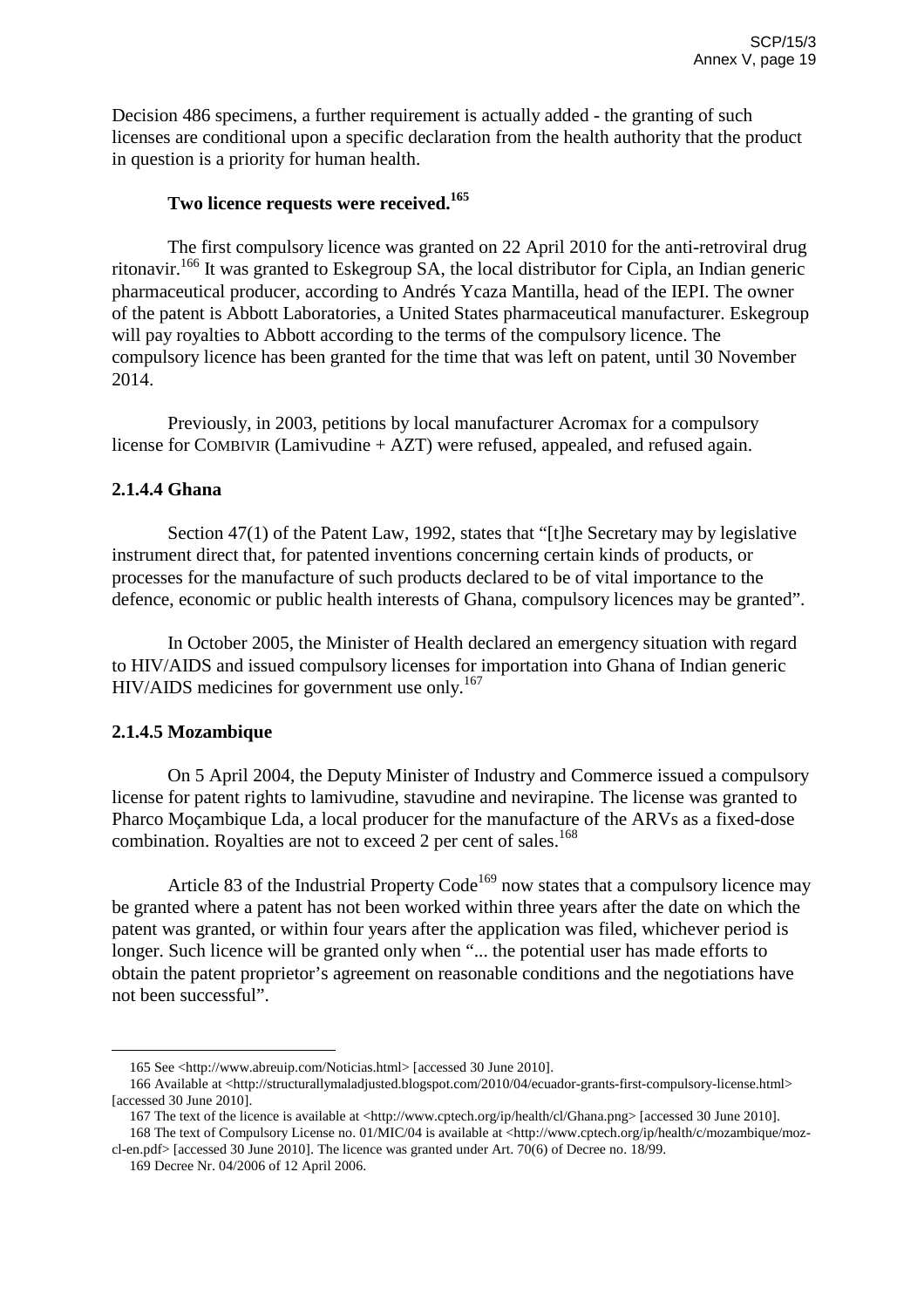Article 85 states that an invention may be worked under authorization given by the responsible Ministry, without the consent of the patent proprietor, for reasons of public interest. An invention is of public interest if it is of fundamental importance to public health, national defence, and economic and technological development. Again, the applicant has to show that it sought a contractual licence from the proprietor of the patent but did not obtain one on reasonable commercial conditions and within a reasonable time. (This does not apply to cases of national emergency or other circumstances of extreme urgency.) The patent proprietor must be paid adequate remuneration, adjusted according to each particular case, taking into account the economic value of the patent. The extent and duration of the use must be limited to the purposes for which it was authorized. The licence may not be exclusive and cannot be assigned. The use provided for under the licence may be transferred only together with the enterprise or the goodwill of the enterprise that works the patented invention. The working of the invention by a third party or a legal entity designated by the Government must be aimed predominantly at supplying the market in Mozambique.

#### **2.1.4.6 South Africa**

Although there is no reference to compulsory licences for anti-competitive practices in the Patents Act 57 of 1978, Section 8 of the Competition Act 89 of 1998 prohibits a dominant firm from *(a)* charging an excessive price to the detriment of consumers; *(b)* refusing to give a competitor access to an essential facility when it is economically feasible to do so; and *(c)* engage in an exclusionary act, if its anti-competitive effect outweighs its technological, efficiency, or other pro-competitive gain. The term "excessive price", in turn, connotes "a price for a good or service which – (aa) bears no reasonable relation to the economic value of that good or service; and (bb) is higher than the value referred to in subparagraph (aa)."<sup>170</sup> There are a number of reasons for pursuing public health objectives under competition law.<sup>171</sup>

In the first instance, as competition regulators usually have broad powers of investigation, competition authorities are able to conduct independent investigations into drug pricing. As part of such an investigation, competition authorities usually deal with the actual costs of research and development in its determination of whether the prices charged for pharmaceuticals bear a "reasonable relation" to their "economic value", particularly in respect of those drugs that were developed using public funds.

Secondly, competition legislation is not primarily concerned with the individual parties to a dispute, but rather with the broader social and economic implications of the alleged prohibited conduct.

Thirdly, a significant part of the regulatory flexibility afforded by the TRIPS Agreement depends upon whether a whether a particular practice is determined to be anticompetitive. Article 31 waives the requirement that the use of a compulsory license be "predominantly" for the supply of the domestic market when the license is issued to remedy an anti-competitive practice.

<sup>170</sup> Competition Act, Section  $1(1)(x)$ .

<sup>171</sup> Jonathan Michael Berger, "Litigation Strategies to Gain Access to Treatment for HIV/AIDS: the Case of South Africa's Treatment Action Campaign", Wis. Int'l LJ 596 (2002), 608-609.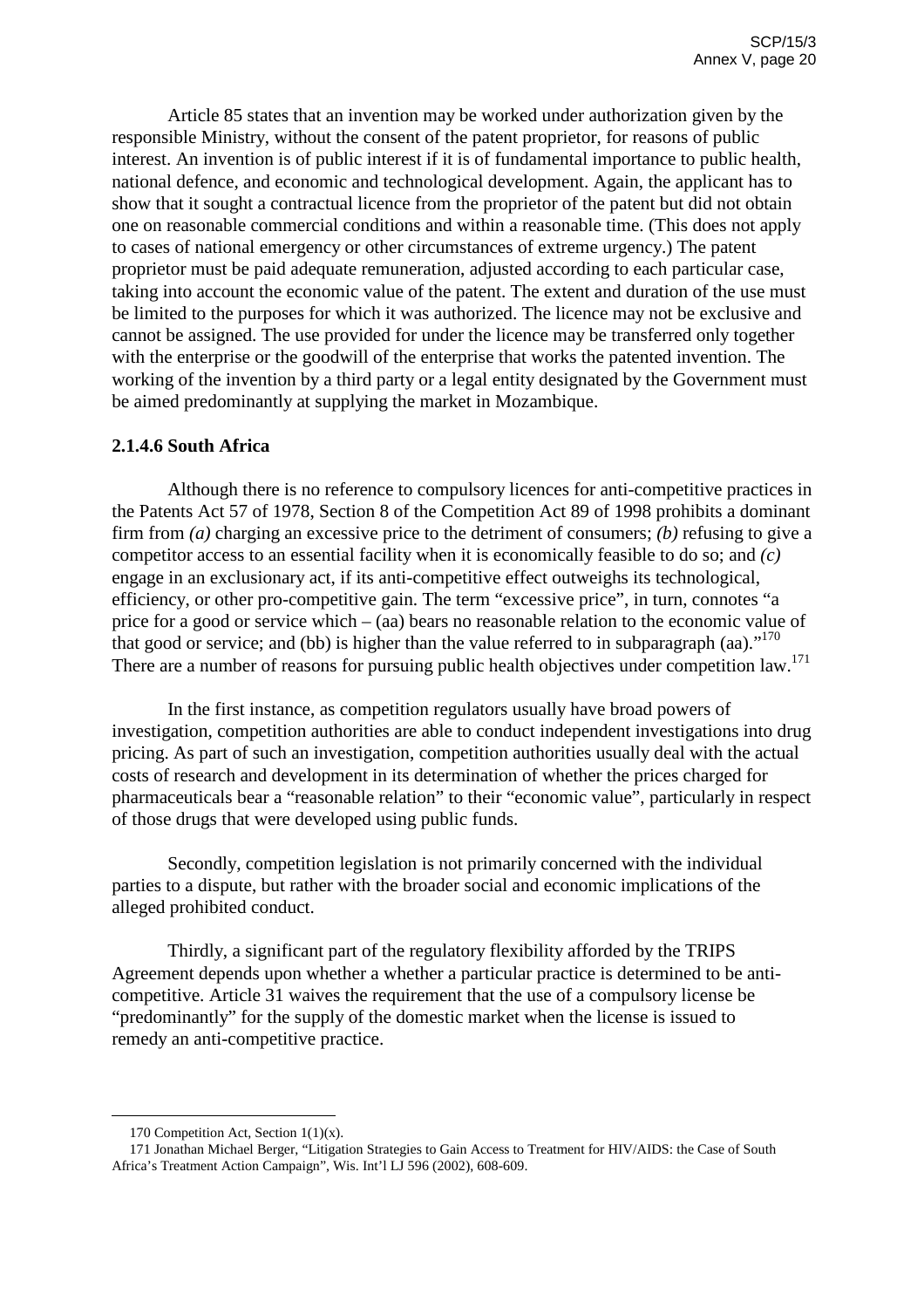On 7 March 2001, the Indian pharmaceutical manufacturer Cipla formally requested the Department of Trade and Industry issue compulsory licenses to patents on the following HIV/AIDS drugs: nevirapine, lamivudine, zidovudine, stavudine, didanosine, efavirenz, indinavir, and abacavir.

On 19 September 2002, Hazel Tau and twelve other complainants, working with the Treatment Action Campaign (TAC), filed a complaint with the Competition Commission against GlaxoSmithKline (GSK) and Boehringer Ingelheim (GI). They charged GSK and BI with excessive pricing in respect of ritonavir, lamivudine, ritonavir, lamivudine, and nevirapine.

On 16 October 2003, after an extended investigation, the South Africa Competition Commission found that GSK and BI have abused their dominant positions in their respective ARV markets. In particular, the Commission found the firms have engaged in the following restrictive practices: denying a competitor access to an essential facility; excessive pricing; and engaging in an exclusionary act.

Menzi Simelane, Commissioner at the Competition Commission, said:

"We will request the [Competition] Tribunal to make an order authorizing any person to exploit the patents to market generic versions of the respondents patented medicines or fixed dose combinations that require these patents, in return for the payment of a reasonable royalty. In addition, we will recommend a penalty of 10% of the annual turnover of the respondents' ARVs in South Africa for each year that they are found to have violated the Act."<sup>172</sup>

On 10 December 2003, the Commission announced it had reached a settlement agreement with  $GSK.$ <sup>173</sup> The settlement required  $GSK$  -

- to extend a voluntary licence granted to Aspen Pharmacare (a South African pharmaceutical company) in October 2001 in respect of the public sector to include the private sector;
- grant up to three more voluntary licences on terms no less favourable than those granted to Aspen Pharmacare;
- permit the licensees to export the ARVs to sub-Saharan African countries;
- permit the importation of the drugs for distribution in South Africa if the licensee does not have manufacturing capability in South Africa;
- permit licensees to combine the relevant ARV with other ARVs;
- and charge royalties of no more than 5 per cent of the net sales of the relevant ARVs.

A similar settlement agreement was reached with BI.

<sup>172</sup> Press statement of 16 October 2003, available at <http://www.cptech.org/ip/health/sa/cc10162003.html> [accessed 30 June 2010].

<sup>173</sup> For the text of the settlement agreement, see <http://www.cptech.org/ip/health/sa/settlement12092003.pdf> [accessed 30 June 2010].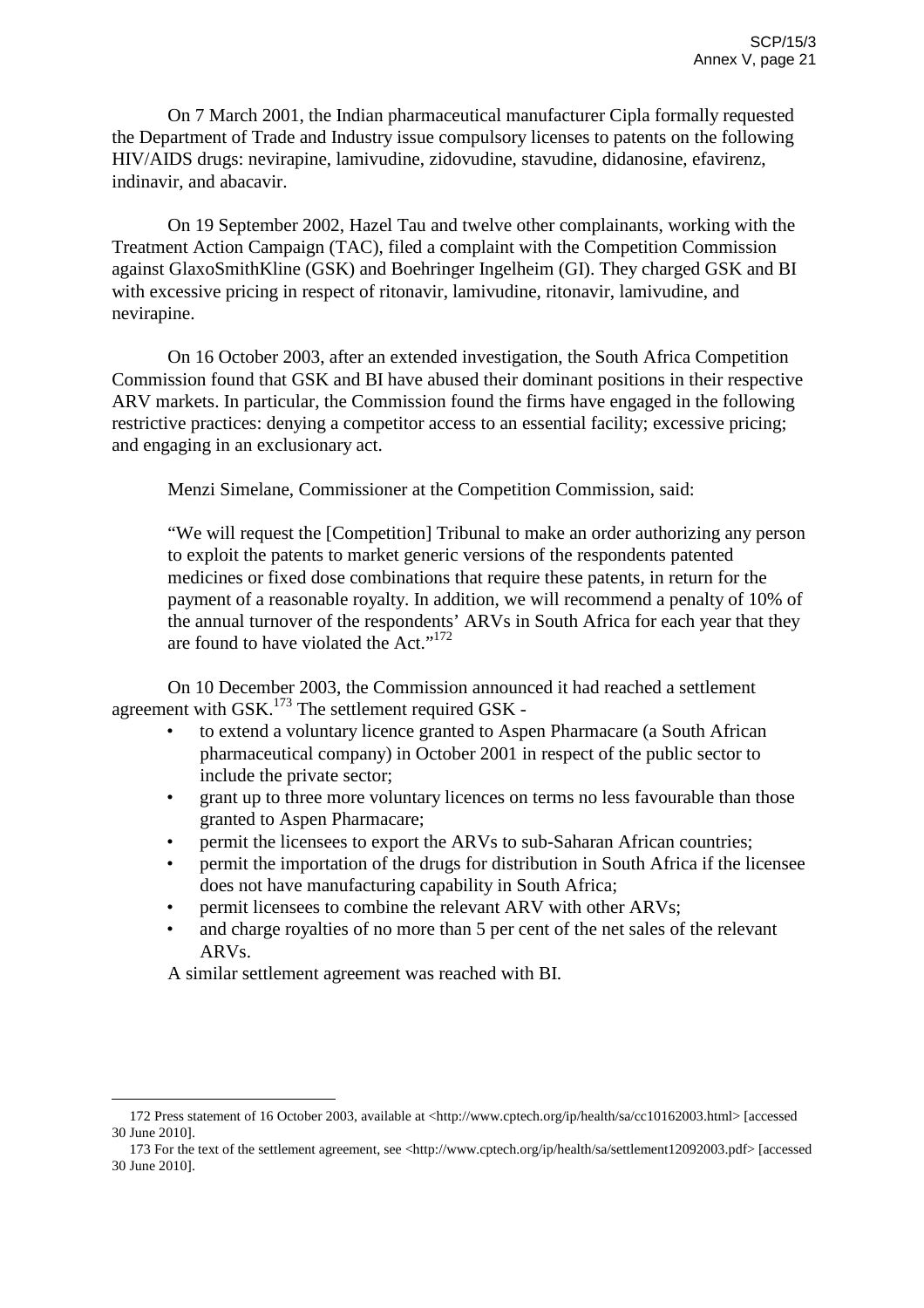# **2.1.4.7 Thailand**

At any time after the expiration of three years from the grant of a patent or four years from the date of application, whichever is later, any person may apply to the Director-General for a license if it appears, at the time when such application is filed, that the patentee unjustifiably fails to exercise his legitimate rights as follows, in that that the patented product has not been produced, or the patented process has not been applied in the country, without any legitimate reason; or no product produced under the patent is sold in any domestic market, or that such a product is sold but at unreasonably high prices, or does not meet the public demand, without any legitimate reason.<sup>174</sup> Where such a compulsory license is awarded, the patentee shall be entitled to remuneration.<sup>175</sup>

On 29 November 2006, the Ministry of Health announced a government use compulsory license to import (from India) and locally produce efavirenz until 2011.<sup>176</sup> The proposed royalty was 0.5 per cent of the price of the generic product, subject to negotiation with the patentee.

On 25 January 2007, the government announced two additional government use compulsory licenses on patents for the AIDS drug KALETRA  $(LPV+RTV)$ ,  $^{177}$  and the heart disease drug Plavix (clopidogrel bisulfate), <sup>178</sup> also with a proposed royalty of 0.5 per cent.

On 29 January 2007, the Minister of Public Health's Department of Disease Control, issued a decree regarding the exploitation of patents on drugs and medical supplies by the government on the combination drug lopinavir & ritonavir, marketed under the trade name KALETRA by Abbott.

### **2.1.4.8 Zambia**

Any person interested who can show that he has been unable to obtain a licence under a patent on reasonable terms may, after the expiration of a period of three years subsequent to the date on which that patent was sealed, or four years subsequent to the date on which the application in respect of it was lodged, whichever period is the longer, apply to the Registrar in the prescribed manner for a compulsory licence on the ground that the reasonable requirements of the public with respect to the invention in question have not been, or will not be, satisfied.<sup>179</sup> The reasonable requirements of the public are deemed not to have been satisfied in any of the following circumstances: *(a)* if the patented invention, being an invention capable of being worked in Zambia, is not being worked there on a commercial scale and there is no satisfactory reason for such non-working: *(b)* if the working of the invention within Zambia on a commercial scale is being prevented or hindered by the importation of the patented article by the patentee or persons claiming under him, or by

<sup>174</sup> Patent Act B.E. 2522 (1979), s. 46.

<sup>175</sup> Patent Act B.E. 2522 (1979), s. 48.

<sup>176</sup> A translated text of the actual license is available at

<sup>&</sup>lt;http://www.cptech.org/ip/health/c/thailand/thaicl4efavirenz.html> [accessed 30 June 2010].

<sup>177</sup> A translated text of the actual license is available at: <http://www.cptech.org/ip/health/c/thailand/thaiclkaletra\_en.pdf> [accessed 30 June 2010].

<sup>178</sup> A translated text of the actual license is available at <http://www.cptech.org/ip/health/c/thailand/thaiclclopidogrel\_en.pdf> [accessed 30 June 2010].

<sup>179</sup> Patents Act, Chapter 400 of the Laws of Zambia, s. 37.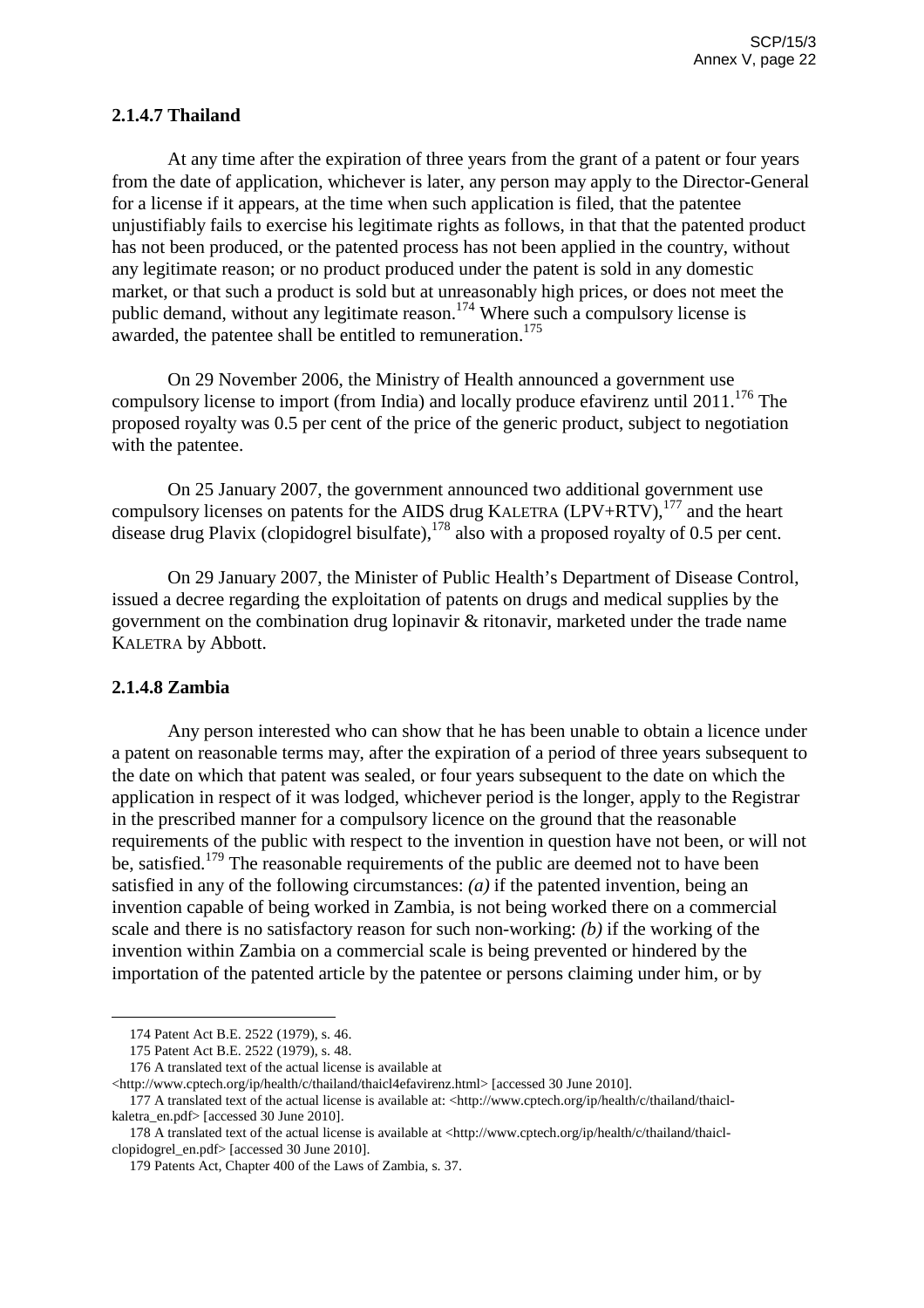persons directly or indirectly purchasing from him or by persons against whom the patentee is not taking or has not taken proceedings for infringement; *(c)* if the demand for the patented article in Zambia is not being met to an adequate extent and on reasonable terms; *(d)* if by reason of the refusal of the patentee to grant a licence or licences upon reasonable terms, the trade or industry of Zambia or the trade of any person or class of persons trading in Zambia, or the establishment of any new trade or industry in Zambia, is being prejudiced, and it is in the public interest that a licence or licences should be granted; *(e)* if any trade or industry in Zambia, or any person or class of persons engaged therein, is being prejudiced by unfair conditions attached by the patentee, whether before or after the commencement of this Act, to the purchase, hire, licence or use of the patented article, or the using or working of the patented process; *(f)* if any condition which under the provisions of section  $49^{180}$  is null and void as being in restraint of trade and contrary to public policy, has been inserted in any contract made in relation to the sale or lease of or any licence to use or work any article or process protected by the patent.

To determine whether there has been any abuse of the monopoly rights under a patent, due regard shall be had to the fact that patents are granted not only to encourage invention but also to secure that inventions shall so far as possible be worked on a commercial scale in Zambia without undue delay. The High Court may order the grant of a licence on such terms as it may think expedient, including a term precluding the licensee from importing into Zambia any goods the importation of which by persons other than the patentee or persons claiming under him, would be an infringement of the patent.

On 21 September 2004, the Minister of Commerce, Trade and Industry issued a compulsory license for lamivudine, stavudine, and nevirapine to Pharco Ltd, a local pharmaceutical producer, to produce a triple fixed-dose combination. A maximum royalty rate of 2.5 per cent of total annual turnover applies.<sup>181</sup>

# **2.1.4.9 Zimbabwe**

Any department of the State, or any person authorized in writing by the Minister of Justice, Legal and Parliamentary Affairs, may make, use, or exercise any invention disclosed in any specification lodged at the Patent Office for the service of the state.<sup>182</sup>

During any period of emergency, the powers exercisable in relation to an invention by a department of the State or a person authorized by the Minister under Section 34 include the power to make, use, exercise, and vend the invention for any purpose which appears to the Minister necessary or expedient *(a)* for the efficient prosecution of any war in which Zimbabwe may be engaged; *(b)* for the maintenance of supplies and services essential to the life of the community; *(c)* for securing a sufficiency of supplies and services essential to the well-being of the community; *(d)* for promoting the productivity of industry, commerce or agriculture; *(e)* for fostering and directing exports and reducing imports or imports of any classes, from all or any countries and for redressing the balance of trade; *(f)* generally, for ensuring that the whole resources of the community are available for use, and are used, in a

<sup>180</sup> Section 49 prohibits the insertion of certain restrictive conditions in contracts.

<sup>181</sup> The text of Compulsory Licence No 1/2004 is available at <http://www.cptech.org/ip/health/c/zambia/zcl.html> [accessed 30 June 2010].

<sup>182</sup> Patents Act (Ch. 26:03 Consolidation), s. 34.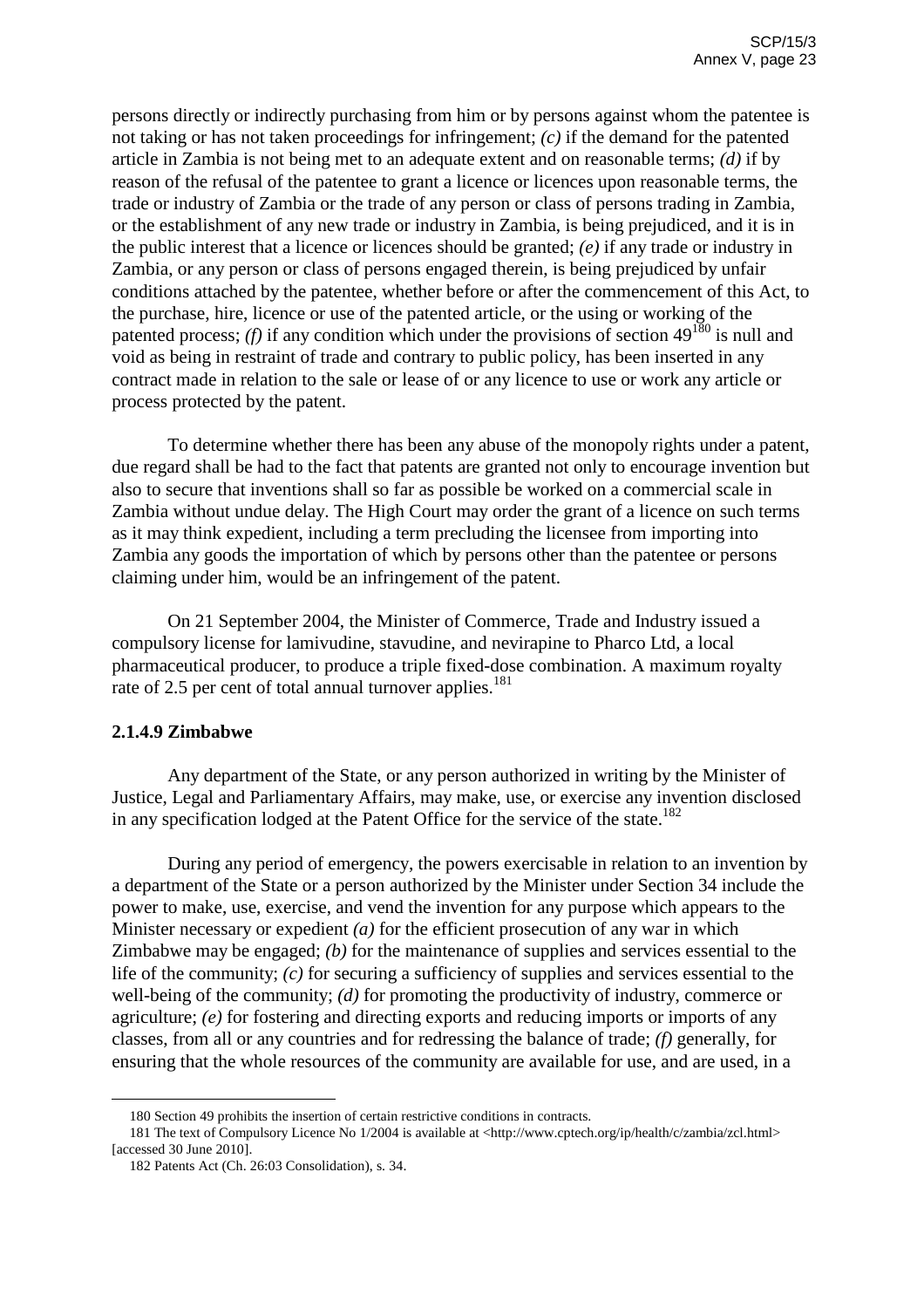manner best calculated to serve the interests of the community; or*(g)* for assisting the relief of suffering and the restoration and distribution of essential supplies and services in any part of Zimbabwe or any foreign country that is in grave distress as the result of war.<sup>183</sup>

On 24 May 2002, the Minister declared a period of emergency in order to enable the state, or a person authorised by the Minister, to make or use any patented drug, including any ARV, used in the treatment of persons with HIV/AIDS or HIV/AIDS related conditions, and to import any generic drug used in the treatment of persons with HIV/AIDS or HIV/AIDSrelated conditions.<sup>184</sup> In 2003, the period of emergency was extended by five years (until 31) December 2008).

# **2.2 Individual Prescriptions**

Some patent laws exclude from the ambit of the patentee's rights, medicines prepared for an individual case in a pharmacy or by a medical professional.

The following countries, amongst others, have made provision to this effect in their patent laws: Albania, Andorra, Argentina, 185 Armenia, Belarus, Belgium, Bosnia and Herzegovina, Brazil, <sup>186</sup> Bulgaria, Croatia, Cyprus, Czech Republic, Denmark, Dominica, Estonia, Finland, France, Germany, Greece, Hungary, Iceland, India, Ireland, Italy, Japan, Latvia, Lithuania, Luxembourg, Malta, Moldova, Morocco, <sup>187</sup> Netherlands, Norway, Philippines, Poland, Portugal, Republic of Korea, Russian Federation, Santa Lucia, Serbia, Singapore, Slovak Republic, Slovenia, Spain, Sweden, Syrian Arab Republic, Thailand, Former Yugoslav Republic of Macedonia, Trinidad and Tobago, Tunisia, <sup>188</sup> Turkey, United Kingdom, Uruguay,<sup>189</sup> and Uzbekistan.

# **2.3 Parallel imports** 190

Parallel imports are imports of a patented or trademarked product from a country where it is already marketed. For example, in Mozambique, Bayer sells 100 units of its ciprofloxacin (500mg) for US\$740, but in India Bayer sells the same drug for US\$15 (owing to local generic competition). <sup>191</sup> In terms of the doctrine of parallel imports, Mozambique can import the product from India without Bayer's consent.

According to the theory of exhaustion, the exclusive right of the patentee to import the protected product is exhausted when the product is first launched on the market. When a state

<sup>183</sup> Patents Act (Ch. 26:03 Consolidation), s. 35.

<sup>184</sup> General Notice 204 of 2002. The text of the notice is available at

 $\langle$ http://www.cptech.org/ip/health/c/zimbabwe/zim05242002.html> [accessed 30 June 2010].

<sup>185</sup> Decreto N° 260/96; Texto Ordenado de la Ley N° 24.481 del 30 de Marzo de 1995 modificada por la ley N° 24.572 del 28 de Setiembre de 1995, Art. 36.

<sup>186</sup> Ley N° 9.279, del 14 de mayo de 1996, que regula los derechos y obligaciones relativos a la propiedad industrial, Art. 43.III.

<sup>187</sup> Loi n<sup>o</sup> 13-99 portant création de l'Office marocain de la propriété industrielle et commerciale (Dahir n<sup>o</sup> 1-00-71 du 9 kaada 1420 (15 février 2000)), Art. 55(c).

<sup>188</sup> Loi n2000-84 du 24 août 2000, relative aux brevets d'invention, Art. 47(c).

<sup>189</sup> Ley N° 17.164 del 2 de septiembre de 1999 - Regúlanse los derechos y obligaciones relativos a las patentes de invencíon, los modelos de utilidad y los diseños industriales (1.827\*R), Art. 39.B and C.

<sup>190</sup> Also, exhaustion, and implied licences.

<sup>191</sup> World Health Organisation, Trade, foreign policy, diplomacy and health: Parallel Imports,

<sup>&</sup>lt;http://www.who.int/trade/glossary/story070/en/index.html> [accessed 30 June 2010].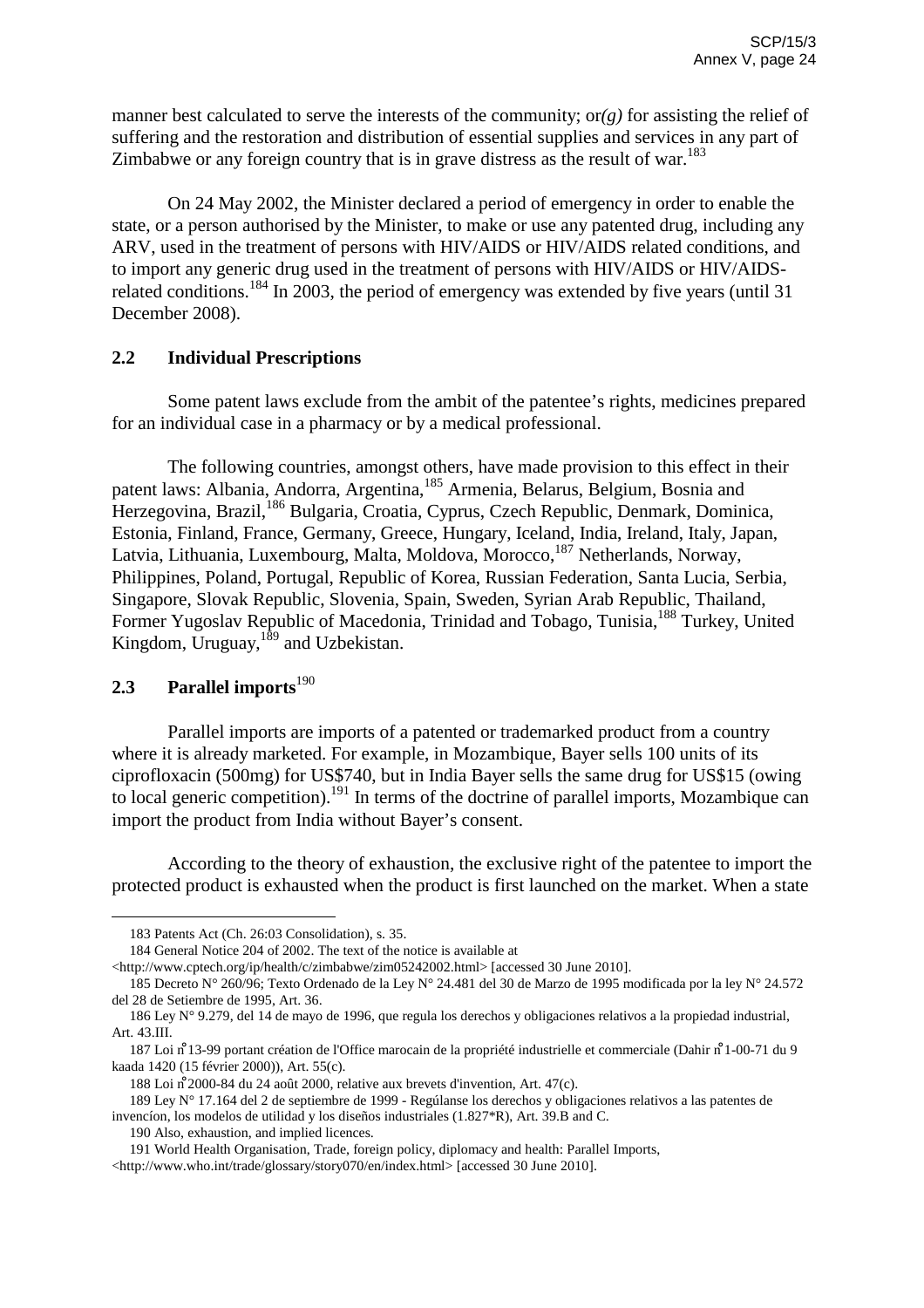does not recognize this principle, only the patentee has the right to import the protected product. The theory may be applied at the national level, <sup>192</sup> at the regional level, <sup>193</sup> or at the international level. From the perspective of developing country access to medicines, exhaustion at international level is preferable, of course.

Parallel imports often takes occurs when there is differential pricing of the same product - either brand-name or generic drugs - in different markets (usually because of local manufacturing costs or market conditions), as in the above example. In the public health context, the importation of a patented medicine from a country where it is sold at a lower price will enable more patients in the importing country to gain access to the product. At the same time, the patentee is not prevented from receiving the remuneration for the patented invention in the country where the product was first sold.

Parallel imports can reduce the price of pharmaceuticals by introducing competition. But they can also affect the negotiation of tiered pricing regimes with pharmaceutical companies. If a private pharmaceutical company agrees to sell a product at a lower price in poor country markets, it will want some assurance that the cheaper product will not be imported back into its rich country markets, so undercutting its profits.

The TRIPS Agreement explicitly states that this practice cannot be challenged under the WTO dispute settlement system, <sup>194</sup> and so it is a matter of national discretion.

A large number of countries have adopted provisions along the lines of exhaustion of patent rights, implied licences to use, or parallel importation. Examples are: Albania, Algeria, <sup>195</sup> Andorra, Argentina, Armenia, Barbados, Belarus, Belgium, Belize, Bolivia, Bosnia and Herzegovina, Brazil, <sup>196</sup> Bulgaria, Chile, China, Colombia, Costa Rica, Croatia, Cyprus, Czech Republic, Denmark, Dominica, Ecuador, Egypt, <sup>197</sup> El Salvador, Estonia, Ethiopia, <sup>198</sup> Finland, France, Georgia, Ghana, <sup>199</sup> Guatemala, Hungary, Iceland, India, <sup>200</sup>

<sup>192</sup> The patentee's rights are deemed to be exhausted domestically only, so that the commercialization in foreign countries is not deemed to have exhausted the patentee's rights. In Brazil, for example, exhaustion is national (except in the case of certain biological material), subject to the special provision of Art. 68(4), whereby whenever a patentee exploits its patent by importing the products related, international exhaustion then applies. There is no recorded case where this provision was actually utilized.

<sup>193</sup> For example, the Treaty Establishing the European Community, Arts 28 and 30.

<sup>194</sup> Article 6: "For the purposes of dispute settlement under this Agreement, subject to the provisions of Articles 3 and 4 nothing in this Agreement shall be used to address the issue of the exhaustion of intellectual property rights."

<sup>195</sup> Ordonnance n03-07 du 19 Joumada El Oula 1424 correspondant au 19 juillet 2003 relative aux brevets d'invention, Art. 12(2).

<sup>196</sup> Where a compulsory license is granted on the ground of the abuse of economic power, the licensee who proposes local manufacture is given a limited period within which to import the object of the license, provided that it was introduced onto the market directly by the titleholder or with his consent (Ley N° 9.279, del 14 de mayo de 1996, que regula los derechos y obligaciones relativos a la propiedad industrial, Art. 68(3)). In the case of importation to exploit a patent, and in the case of importation under paragraph (3), third parties must also be allowed to import a product manufactured according to a process or product patent, provided that it has been introduced onto the market by the titleholder or with his consent  $(Art. 68(4)).$ 

<sup>197</sup> Law on the Protection of Intellectual Property Rights (Law No. 82), adopted on 3 June 2002, Art. 10.

<sup>198</sup> Proclamation No. 123/1995 Concerning Inventions, Minor Inventions and Industrial Designs, Art. 25(1)(c). 199 Patent Law, 1992, PNDCL, No. 305A, s. 30(b).

<sup>200</sup> Patents Act, 1970, s. 107A (b). It states that importation of patented products by any person from a person who is duly authorized under the law to produce and sell or distribute the product shall not be considered as an infringement of patent rights. Consequently a patentee cannot assert its patent rights to prevent a third party from importing the patented product into India if such product was sold or distributed by the patentee overseas, with the patentee's consent, or by a person duly authorized under the law. The Act gives no guidelines to define 'consent' or 'duly authorized'. It could, therefore, be interpreted to include even the importation of articles manufactured by a third party with no relation to the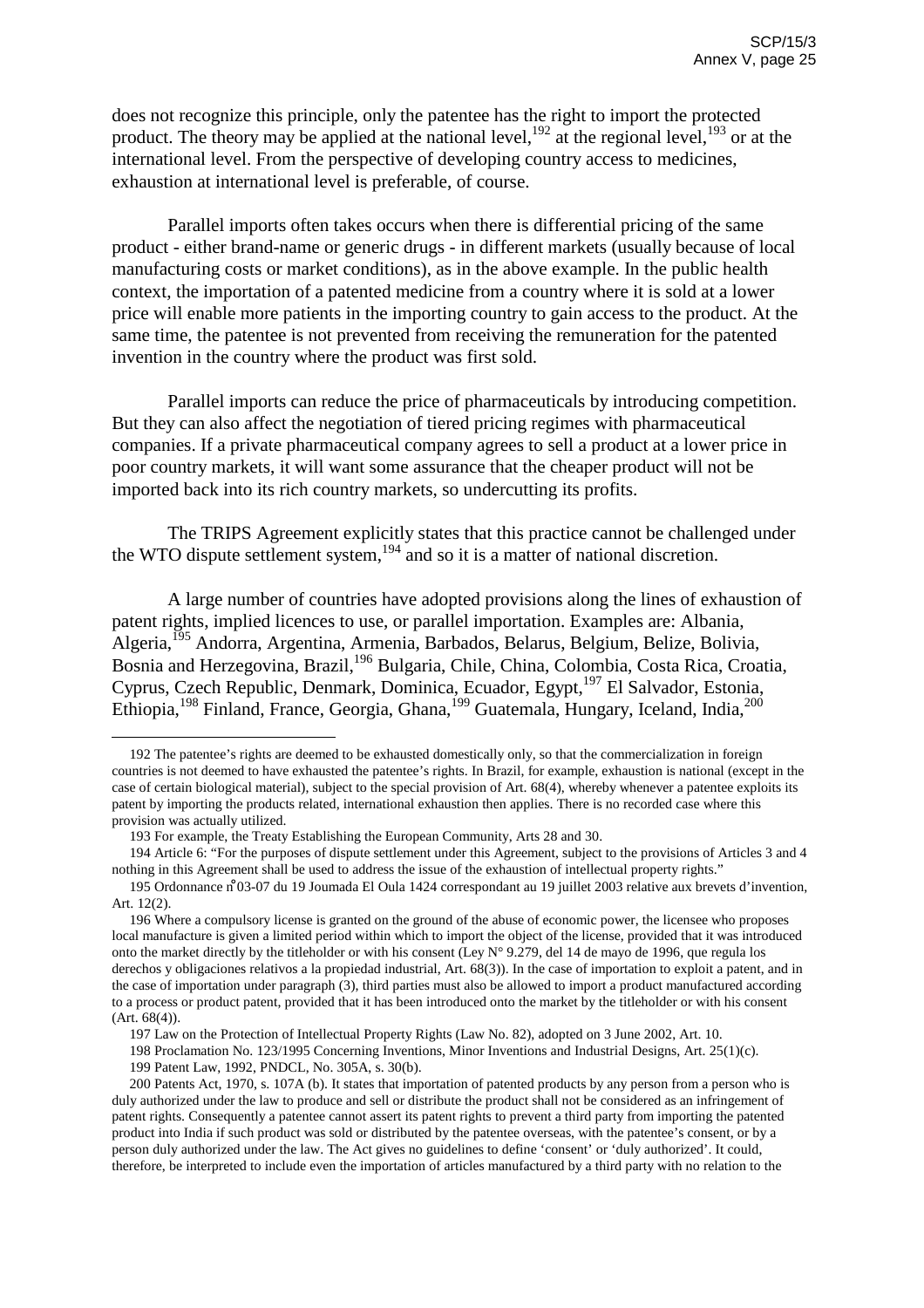Indonesia,<sup>201</sup> Ireland, Kenya,<sup>202</sup> Kyrgyz Republic, Latvia, Luxembourg, Malaysia, Malta, Mauritius, Mexico,<sup>203</sup> Mongolia, Morocco,<sup>204</sup> Mozambique,<sup>205</sup> Netherlands, Nicaragua, Nigeria,<sup>206</sup> Norway, Oman, Pakistan,<sup>207</sup> Panama, Papua New Guinea, Peru, Philippines,<sup>208</sup> Poland, Romania, Russian Federation, Santa Lucia, Serbia, Singapore, South Africa,<sup>209</sup> Spain, Sweden, Thailand, Trinidad and Tobago, Tunisia, 210 Turkey, Uganda, <sup>211</sup> Ukraine, United Kingdom, Uruguay,<sup>212</sup> Uzbekistan.

The *Accord de Bangui* likewise provides for parallel imports for the members of the OAPI. 213

# **2.4 Regulatory Exception**

This exception, also known as the *Bolar* exception, <sup>214</sup> is primarily, but not exclusively, aimed at assisting the generic pharmaceutical industry to obtain regulatory approval for the eventual sale of patented medicine. Generally, it allows a third party to undertake, without the authorisation of the patentee, acts in respect of a patented product necessary for the purpose of obtaining regulatory approval for a product. As generic competition almost invariably lowers prices, this exception promotes the affordability of offpatent medicines.

In a WTO ruling, this exception has been upheld as conforming with the Articles 27.1 and 28.1 of the TRIPS Agreement in a WTO.<sup>215</sup> In issue was, inter alia, a provision in the Canadian Patents Act: "It is not an infringement of a patent for any person to make, construct, use or sell the patented invention solely for uses reasonably related to the development and submission of information required under any law of Canada, a province or a country other than Canada that regulates the manufacture, construction, use or sale of any product." Canada argued that this exception had been enacted because of the potential delaying effect of regulatory review on the ability of would-be competitors (here, generic drug manufacturers) to enter the market as soon after patent expiry as possible, as was particularly the case in the regulatory regime for pharmaceutical products, which involved long delays before new drugs (innovator and generic) could be placed on the market. These delays arose, it was argued, because, independent of the time it may take to invent, or to discover a method to replicate, a

208 Intellectual Property Code, s. 93(5), Art. 76.

patentee in a foreign country, provided that such manufacture is legal in such foreign country (for example, the product is not patented in the said foreign country).

<sup>201</sup> Law No. 14 of 1 August 2001 Regarding Patents, Art. 135(a).

<sup>202</sup> Industrial Property Act, 2001, s. 58(2).

<sup>203</sup> Ley de la Propiedad Industrial del 25 de junio de 1991 con las ultimas enmiendas del 17 de mayo de 1999, Art. 22.II. 204 Loi n<sup>o</sup> 13-99 portant création de l'office marocain de la propriété industrielle et commerciale (Dahir n<sup>o</sup> 1-00-71 du 9 kaada 1420 (15 février 2000)), Art. 55(d).

<sup>205</sup> Industrial Property Code (Approved by Decree No. 04/2006 of 12th April 2006), Art. 68(b).

<sup>206</sup> Patents and Designs Act, Chapter 344, 1990, s. 6(3)(b).

<sup>207</sup> Patents Ordinance, 2000, Art. 30(1).

<sup>209</sup> Medicines and Related Substances Control Act No. 101 of 1965, s. 15C.

 $210$  Loi n°  $2000-84$  du 24 août 2000, relative aux brevets d'invention, Art. 47(d).

<sup>211</sup> Patents Act, 1993, s. 28(b).

<sup>212</sup> Ley N° 17.164 del 2 de septiembre de 1999 - Regúlanse los derechos y obligaciones relativos a las patentes de invencíon, los modelos de utilidad y los diseños industriales (1.827\*R), Art. 40.

<sup>213</sup> Accord portant revision de l'accord de Bangui du 02 mars 1977 instituant une organisation africaine de la propriete intellectuelle, Annexe I: Des brevets d'invention, Art. 8(1)(a).

<sup>214</sup> Taking its name from Roche Products Inc. v. Bolar Pharmaceutical Co., 733 F.2d 858 (Fed. Cir. 1984).

<sup>215</sup> Canada - Patent Protection of Pharmaceutical Products, WT/DS114 /R (17 March 2000), p. 174.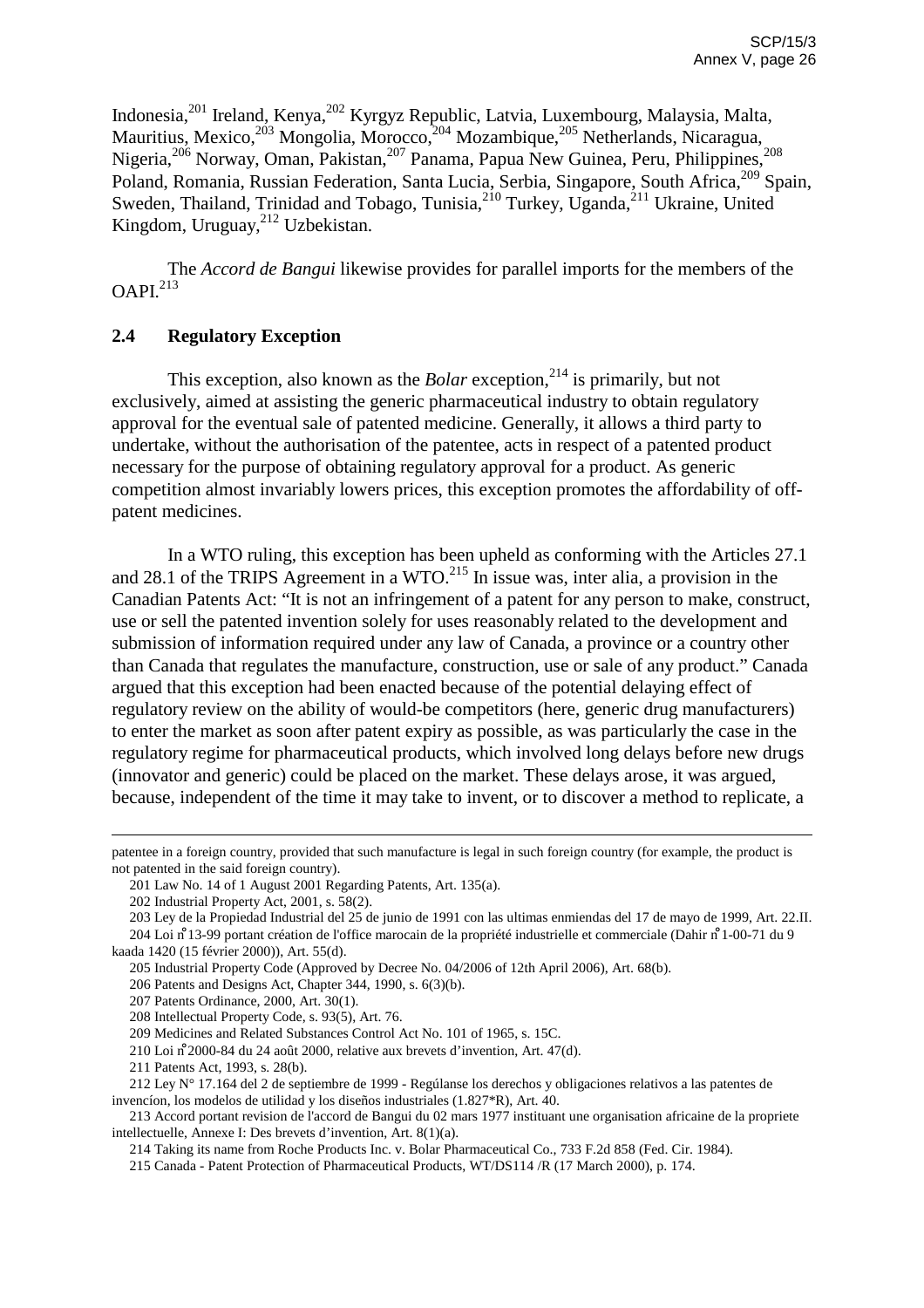new drug, the time required to develop the information needed to demonstrate the safety and effectiveness of a new drug (innovator and generic) was considerable and variable. Likewise, the time that the regulatory authorities took to review and assess the adequacy of the materials submitted in support of an application for marketing authorization was considerable. Finally, it was stated that it was not uncommon for the product development, application preparation, and regulatory review process to take, in the case of an innovative drug, eight to twelve years, and, in the case of a generic drug, three to six-and-a-half years. 216

Countries that have adopted this exception include: Australia,  $2^{17}$  Bahrain,  $2^{18}$  Brazil,  $2^{19}$ Canada,<sup>220</sup> Costa Rica,<sup>221</sup> Croatia,<sup>222</sup> Czech Republic, Egypt,<sup>223</sup> France, Germany, Hungary, India,<sup>224</sup> Israel, Jordan,<sup>225</sup> Kenya,<sup>226</sup> Malaysia,<sup>227</sup> New Zealand, Oman, Pakistan,<sup>228</sup> Paraguay,<sup>229</sup> Poland, Serbia, South Africa,<sup>230</sup> Switzerland, Syrian Arab Republic, Thailand,<sup>231</sup> Former Yugoslav Republic of Macedonia, Tunisia,<sup>232</sup> Turkey, Uruguay,<sup>233</sup> and the United States of America.<sup>234</sup>

217 Patents Act No. 83 of 1990 as amended, s. 119A.

This exemption applies to both pre-market and post-market activities undertaken to comply with regulation (Merck & Co. v. Apotex Inc., [2007] 3 F.C.R. 588 at para. 100). Further, the provision does not exempt only activity that actually results in submitted information: "Any samples which are reasonably related to the development and submission of information under legislation or regulations are exempt by the provision. It does not limit the exemption to information actually submitted" (Merck & Co. v. Apotex Inc., [2007] 3 F.C.R. 588 at para. 103).

Section 55.2(1) is "not an exemption from the purpose of the Act, but is an integral part thereof by seeking to balance the rights of patentees with those of the public" (Merck & Co. v. Apotex Inc., [2007] 3 F.C.R. 588 at para. 102). The section should not, therefore, be given a narrow interpretation but should be interpreted in the same way as provisions granting the patent itself.

221 Ley N° 6867 de Patentes de Invención, Dibujos y Modelos Industriales y Modelos de Utilidad, Art. 16(2)(e).

224 Patents Act, 1970, s. 107A(a). This provision is expressly not limited to obtaining regulatory approval in India.

226 Industrial Property Act, 2001, s. 54(2).

227 Act 291 of 1983 as amended by Act A1196 of 2003, s. 37.

228 Patents Ordinance, 2000, Art. 35.

229 Ley N° 1630 de 29 de noviembre de 2000 sobre Patentes de Invenciones, Art. 34.

230 Patents Act No. 57 of 1978, s. 69A.

231 Patent Act B.E. 2522 (1979), s. 36(2).

232 Loi n° 2000-84 du 24 août 2000, relative aux brevets d'invention, Art. 47(e).

233 Ley N° 17.164 del 2 de septiembre de 1999 - Regúlanse los derechos y obligaciones relativos a las patentes de invencíon, los modelos de utilidad y los diseños industriales (1.827\*R), Art. 39.

234 35 U.S.C. § 271 (e)(1). Research that may result in information being filed under Federal food and drug laws does not constitute patent infringement. To qualify, the researcher need only have the intention of eventually filing an application. The research need not be mandated by federal authorities. The provision was interpreted broadly by the Supreme Court as allowing any research where there is a legitimate belief that a filing will be made (Merck KGaA v. Integra Lifesciences Ltd., 545 U.S. 193 (2005)).

<sup>216</sup> Canada - Patent Protection of Pharmaceutical Products, WT/DS114 /R (17 March 2000), p. 39.

<sup>218</sup> Law No. 14 for the year 2006 Amending Some Provisions of Law Number 1 of the Year 2004 in Respect of Patents and Utility Models, Art. 13(e).

<sup>219</sup> Ley N° 9.279, del 14 de mayo de 1996, que regula los derechos y obligaciones relativos a la propiedad industrial, Art. 43.VII.

<sup>220</sup> R.S.C. 1985, c. P-4, s. 55.2 (1). This provision exempts from patent infringement, any use of an invention to file information to any federal, provincial or foreign regulator in respect of the sale of any product. It is "... unrestricted as to subject matter of the patent, it applies to medicines, bicycles and anything patented, and unrestricted as to any country not just Canada or the province in which regulatory approval may be sought" (Apotex Inc. v. Merck & Co. Inc., 2008 FC 1185 at para. 21). This exception is thus broader than that in the United States as interpreted in Merck KG v. Integra Lifesciences Ltd., 545 US 1 (2005). "That United States statute is more restrictive as it speaks only of requirements under United States law and is limited to drugs" (Merck & Co. Inc. v. Apotex Inc. 2006 FC 524 at para. 154).

<sup>222</sup> Patent Act and Amending Patent Act and the Act on Amendments to the Patent Act (OG No. 173/2003 of 31 October 2003, OG No. 87/2005 of 18 July 2005, OG No 76/2008 of 23 July 2007), Zagreb September 2007, Art. 63(2).

<sup>223</sup> Law on the Protection of Intellectual Property Rights (Law No. 82), adopted on 3 June 2002, Art. 10(5).

<sup>225</sup> Patents of Invention Law No. 32 of 1999 and its Amendment by Temporary Law No. 71 of 2001, Art. 21C.